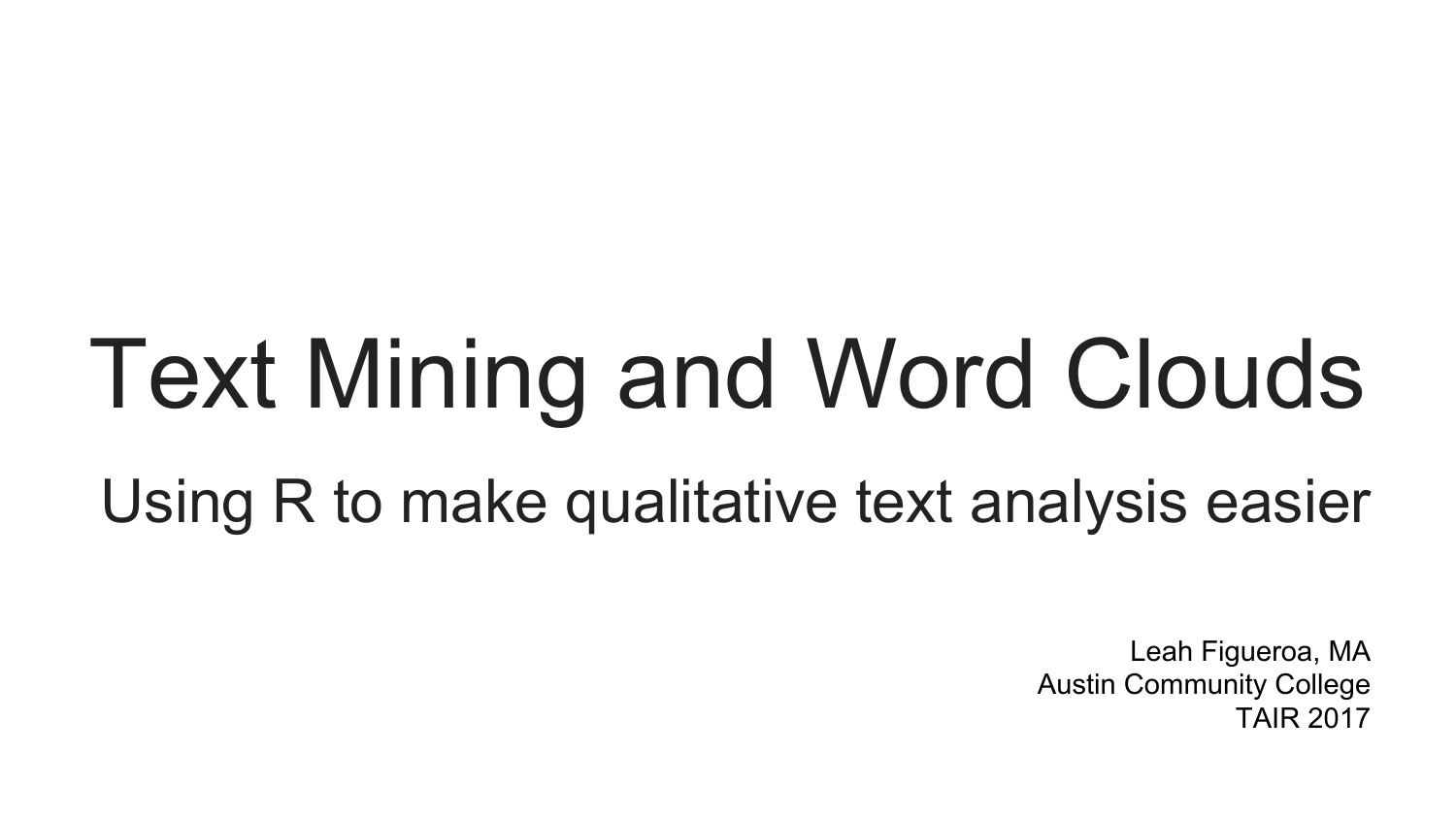### Why Word Clouds

Word clouds

- Simple, easy to use data visualization
- Reveals key points
- Provide an emotional connection to text
- Effective communication
- Provide clarity
- Fast
- Engaging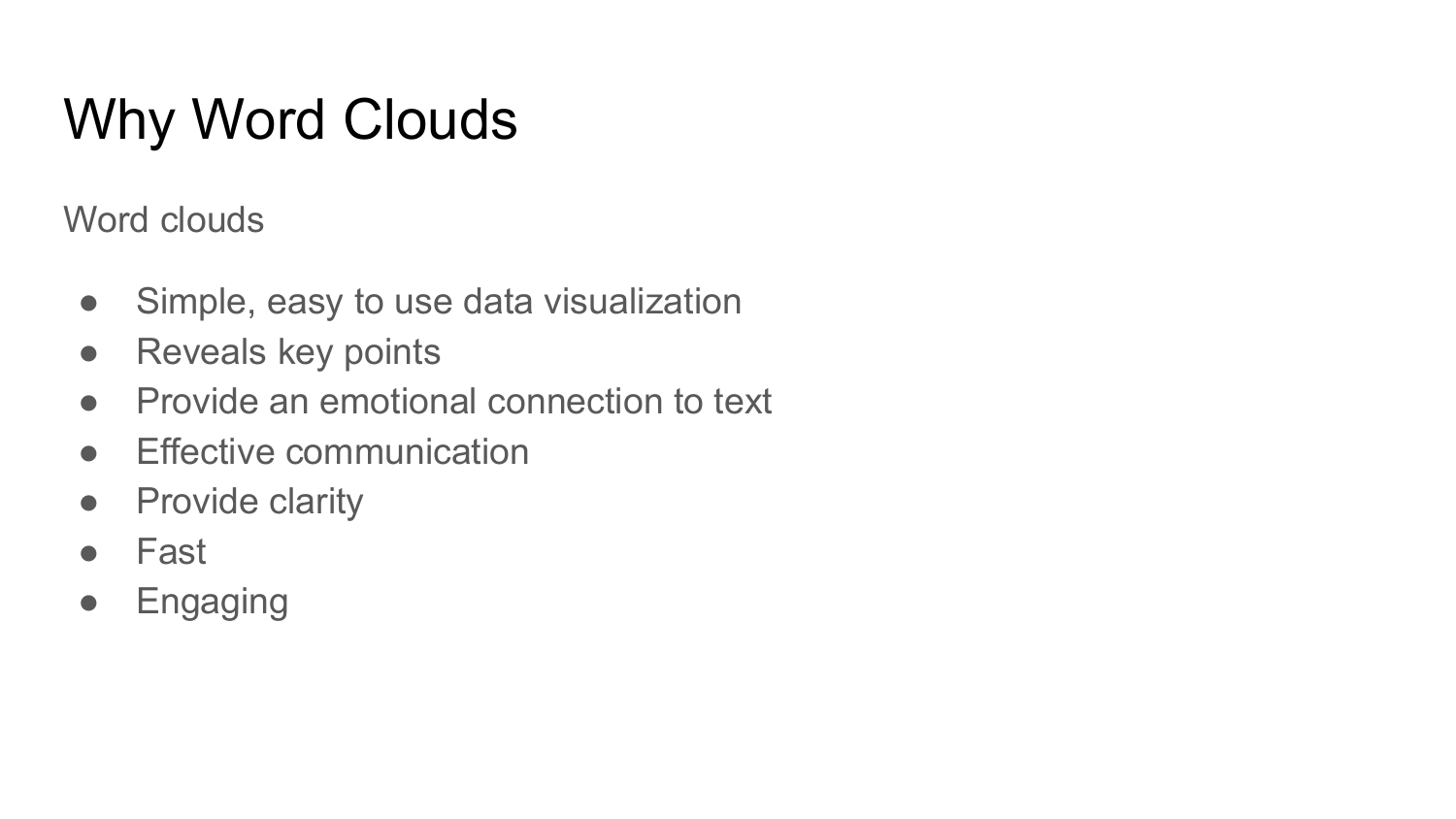#### January 2011 State of the Union Address

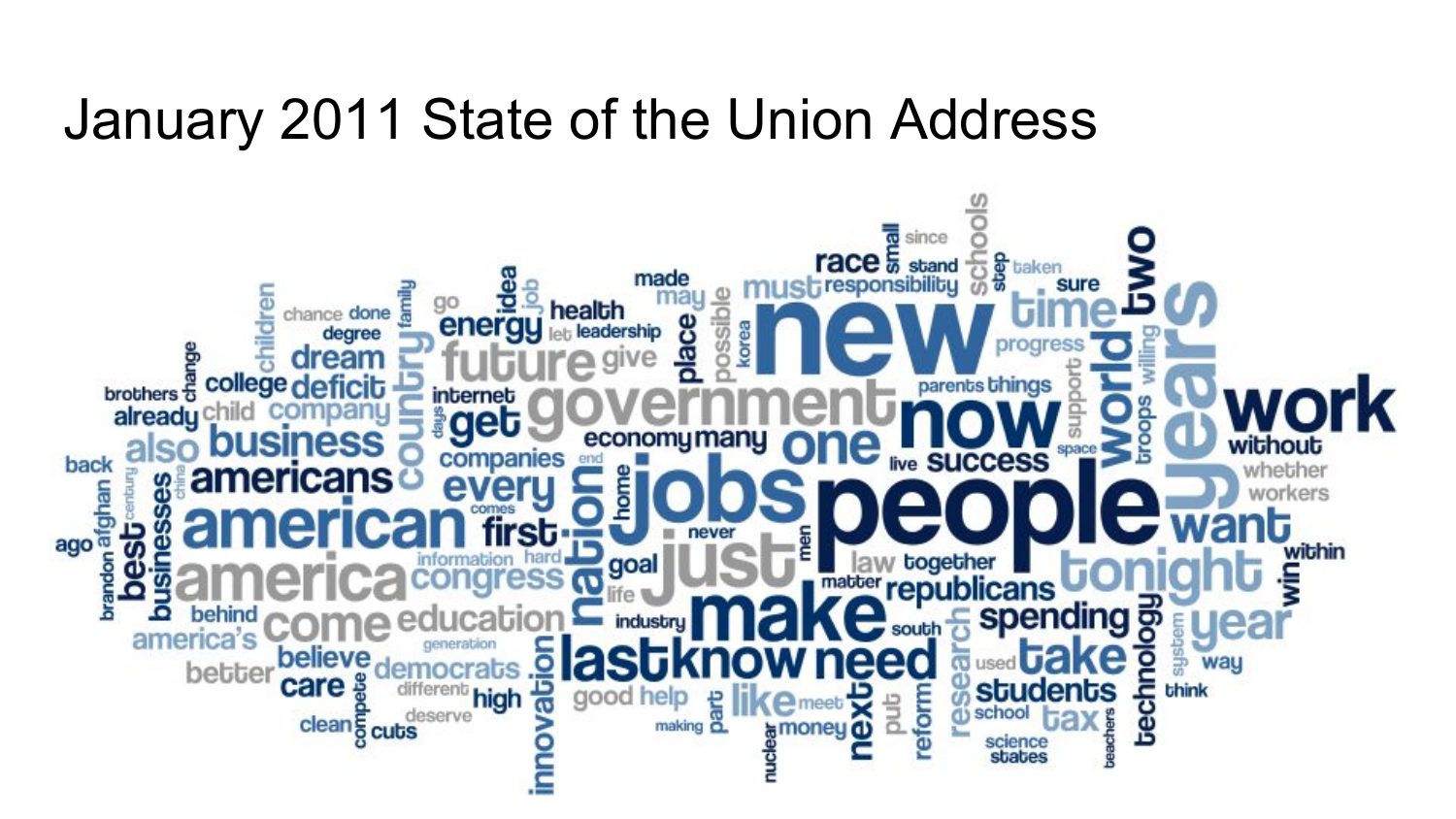### Before we begin

- You will need
	- R
	- RStudio
		- If you don't have these, there is an excellent walk through by University of Virginian B Health System
			- **<https://www.hsl.virginia.edu/services/howdoi/how-do-i-install-r-and-rstudio>**
	- $\circ$  Text file(s) of the document (s) you wish to create word clouds from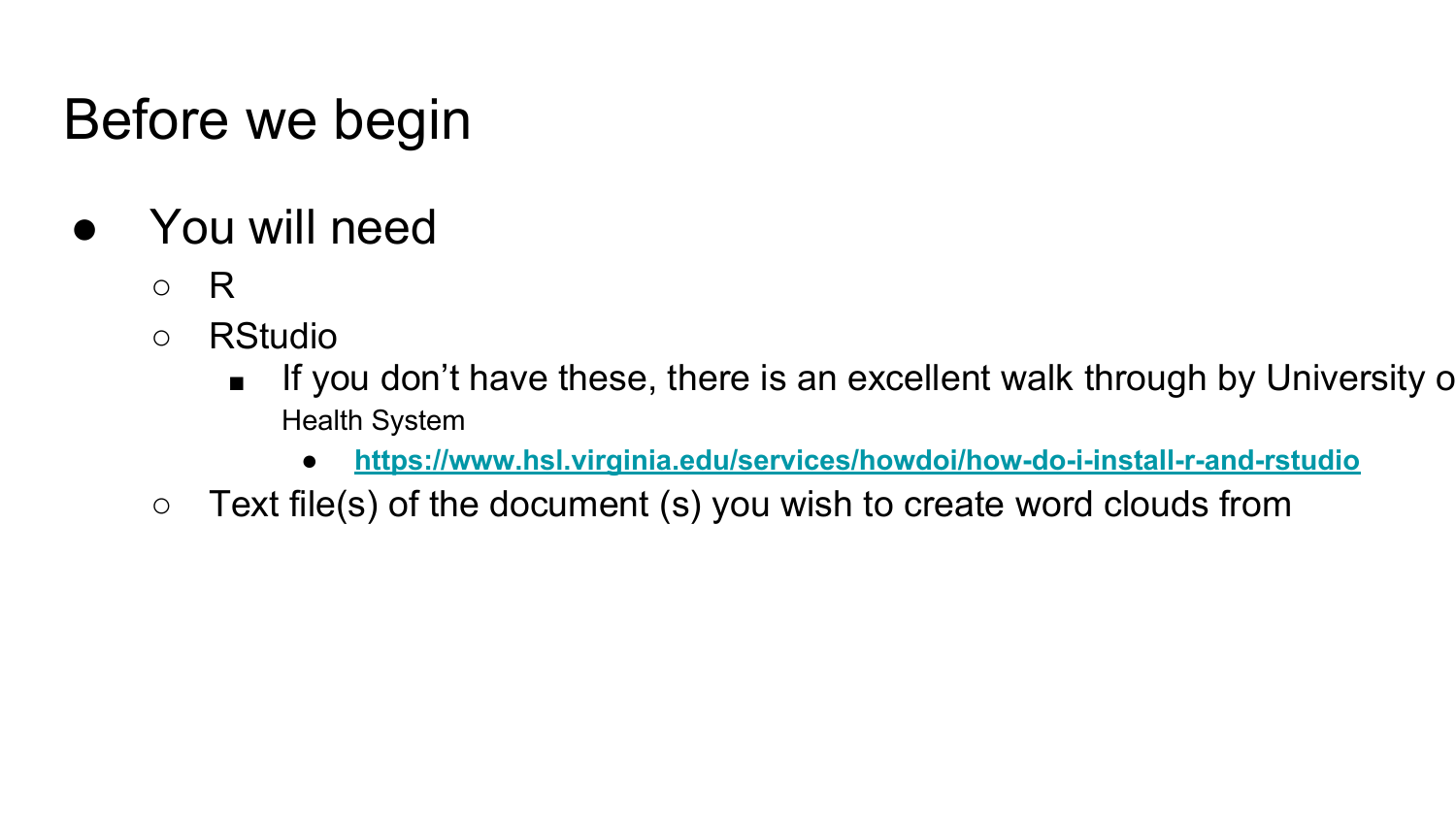#### Installing the appropriate packages

- In R, the fundamental unit of shareable code is the package. A package bundles together code, data, documentation, and tests, and is easy to share with others.
- For text mining, you will need the following packages
	- tm (text mining)
	- SnowballCC (collapses words to a common root to aid comparison of vocabulary)
	- RColorBrewer (Provides color schemes for maps (and other graphics))
	- ggplot2 (plotting system)
	- wordcloud (word cloud)
	- biclust (find biclusters of data in 2-D shape)
	- cluster (cluster analysis)
	- igraph (graphs)
	- fpc (flexible procedures for clustering)
	- Rcampdf (reads pdf) \*\*\* requires manual install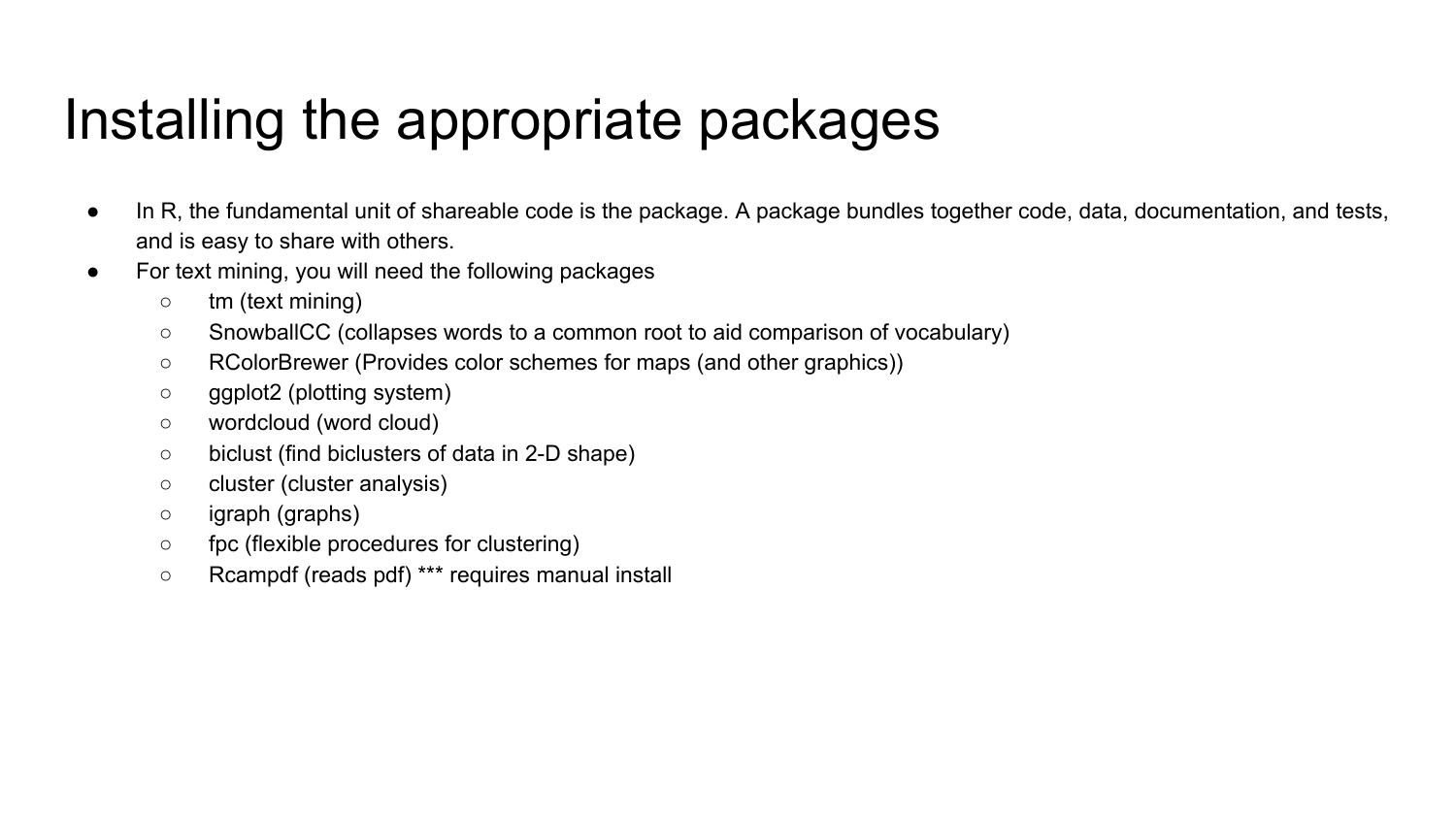#### Installing the appropriate packages

- Start up Rstudio.
- Select Tools.
- Select Install Packages.
- Type NAME OF PACKAGE into Packages
- Make sure Install dependencies is checked.
- Select Install.
- If RStudio asks: "Do you want to install from sources the package which needs compilation? y/n:"Select y.
- Manually install Rcampdf (reads pdf).
	- install.packages("Rcampdf", repos = "http://datacube.wu.ac.at/", type = "source")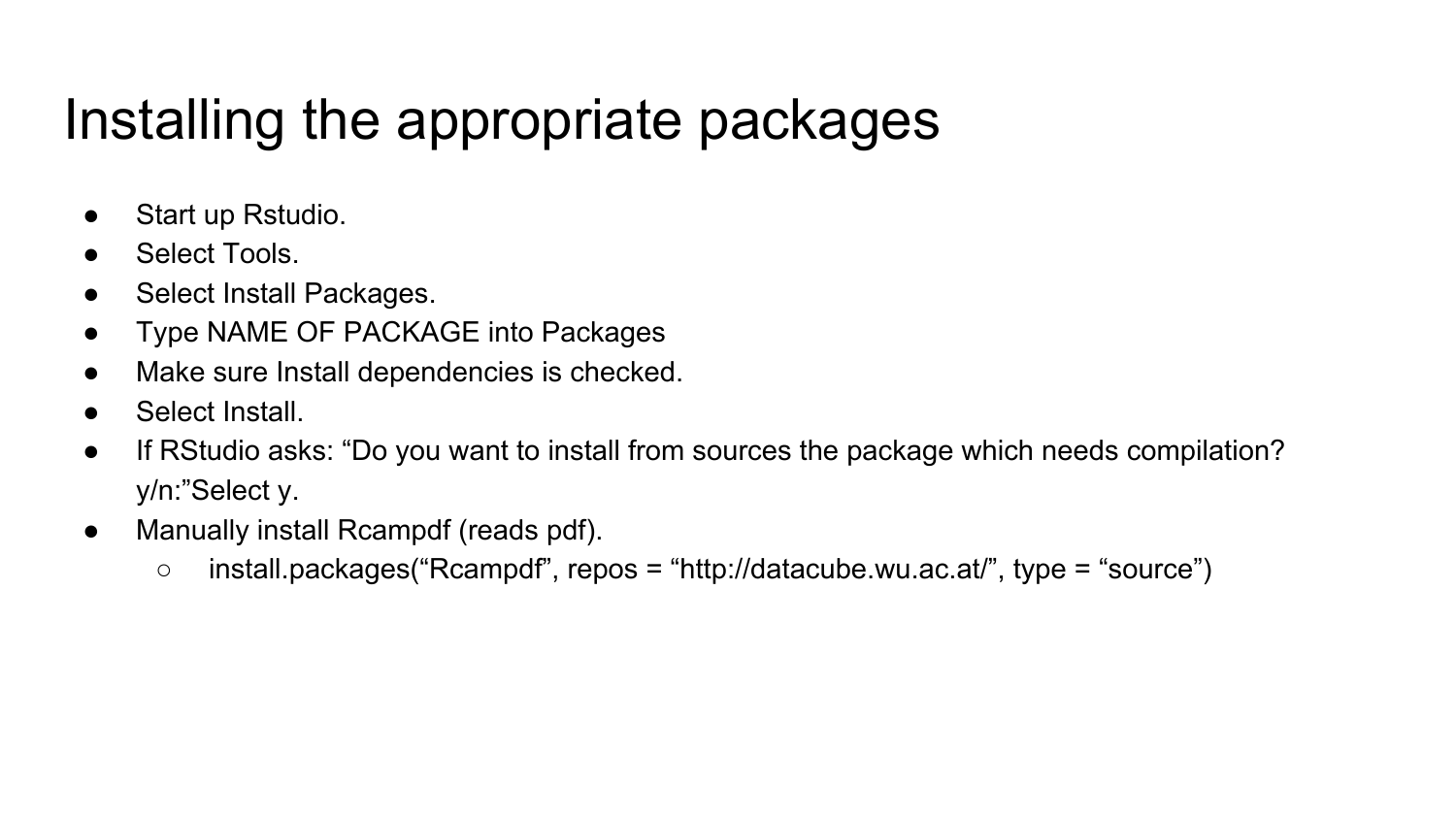### Creating a text file

- Copy and paste the text in a plain text file (e.g : lbjamericanpromise1965.txt)
- Save the file

http://www.lbjlibrary.org/lyndon-baines-johnson/speeches-films/president-johnsons-special-message-to-th e-congress-the-american-promise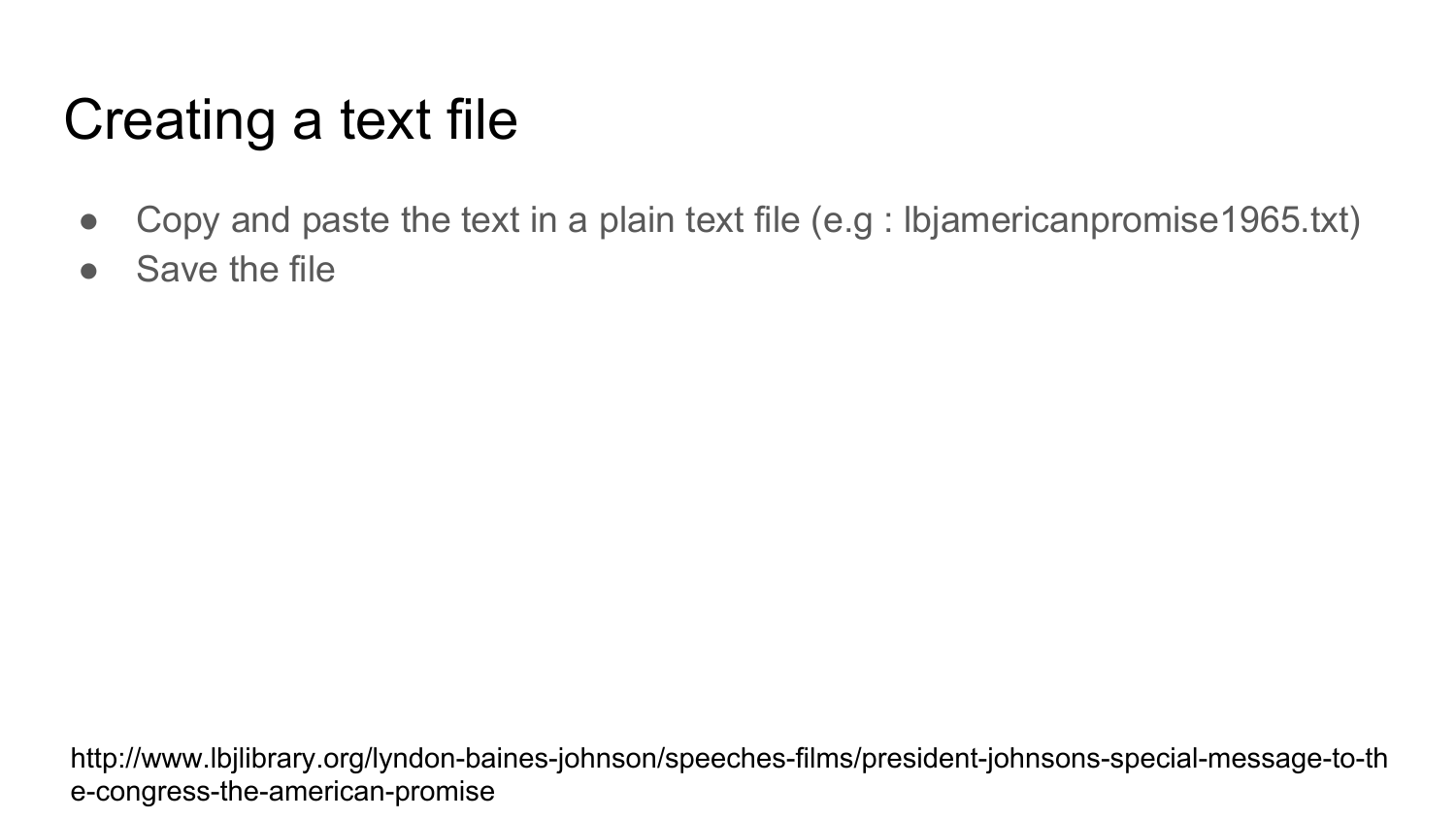#### Loading Your Texts

Step 1:

**getwd()**

If your working directory is not correct, you will need to set your working directory. Mine is located below.

 **"C:/Users/l1719843/Documents/Documents for Qual Analysis/lbj/lbjspeech"**

**setwd(" Fill in your own directory here, but remember to use / vs \ ")**

**getwd()** 

Step 2:

**library(tm) Loading required package: NLP #Create Corpus**

**docs <- Corpus(DirSource( Fill in your own directory here, but remember to use / vs \ "))**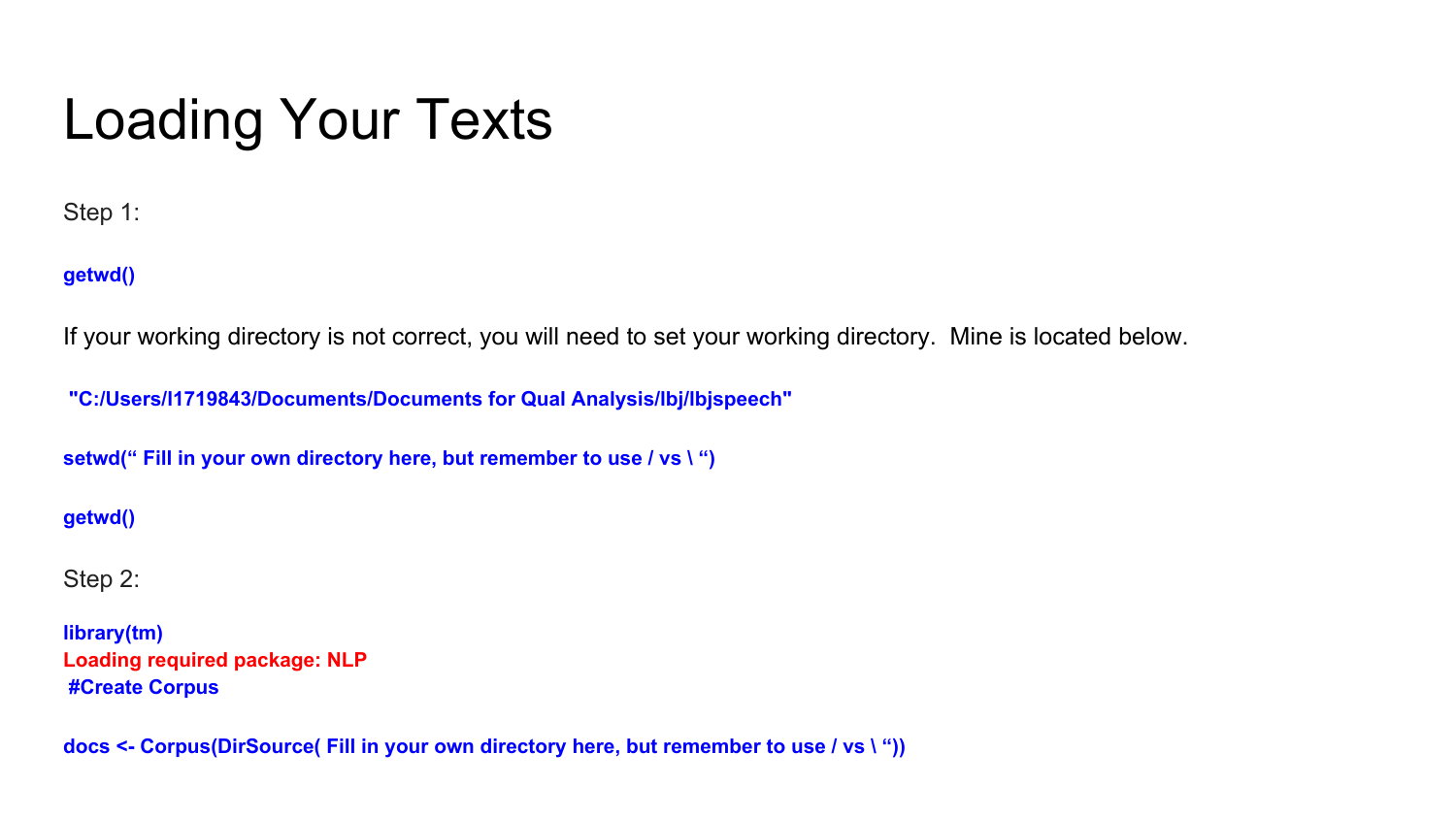#### Loading Your Texts, Continued

Step 2:

**library(tm) Loading required package: NLP #Create Corpus**

**docs <- Corpus(DirSource( Fill in your own directory here, but remember to use / vs \ "))**

**docs <-Corpus(DirSource("C:/Users/l1719843/Documents/Documents for Qual Analysis/lbj/lbjspeech"))**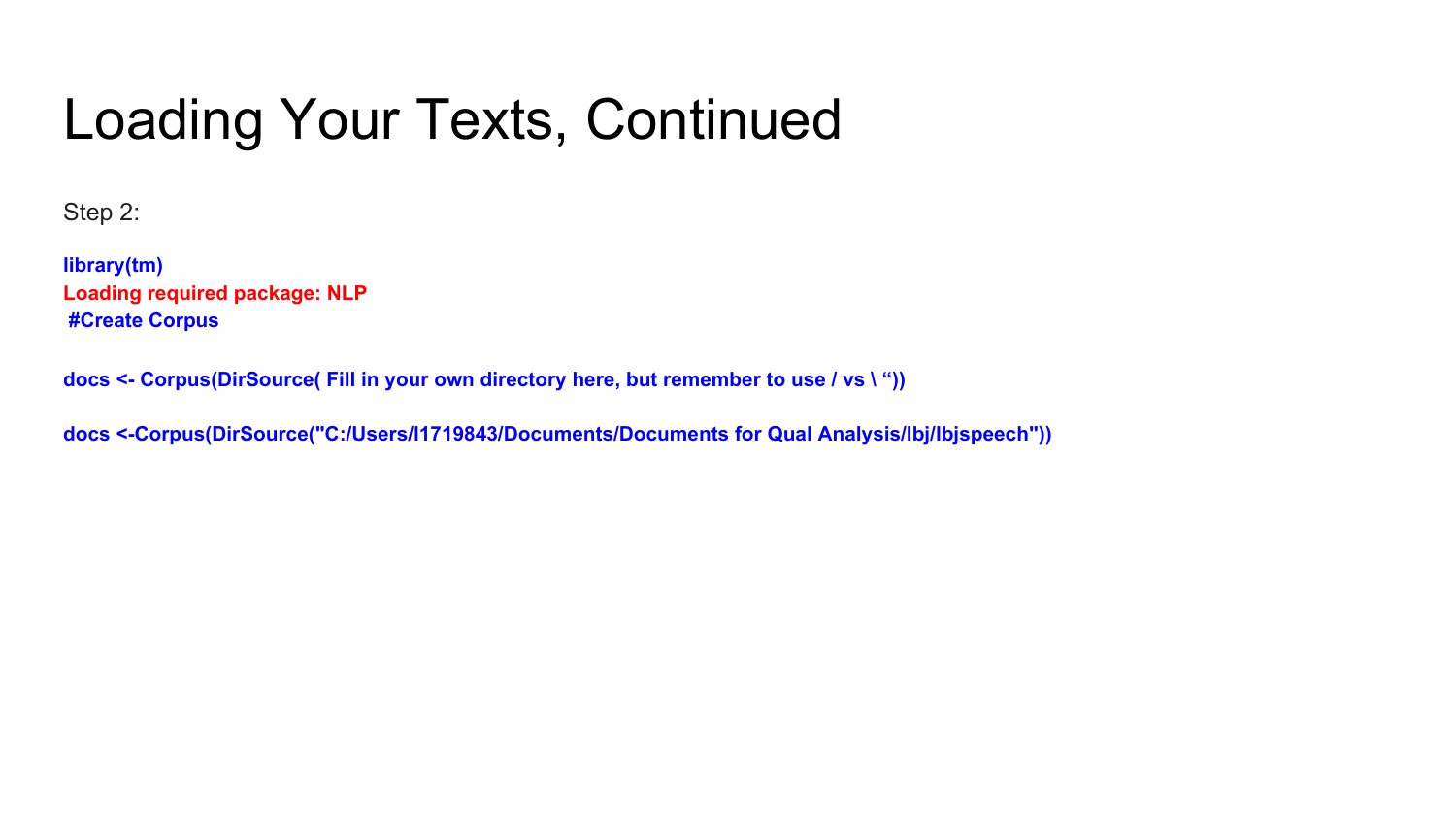### Cleaning Your Text

- The *tm* package helps make data cleaning easier by using transformations
- To see the available transformations type *getTransformations()* at the R prompt:

#### **> getTransformations()**

[1] "removeNumbers" "removePunctuation" "removeWords" "stemDocument" "stripWhitespace"

- In addition to the prepackaged transformations, you will sometimes need to create a custom transformations.
	- $\circ$  In this case, LBJ's speech uses " $-$ " and that will need to be removed, otherwis the text document.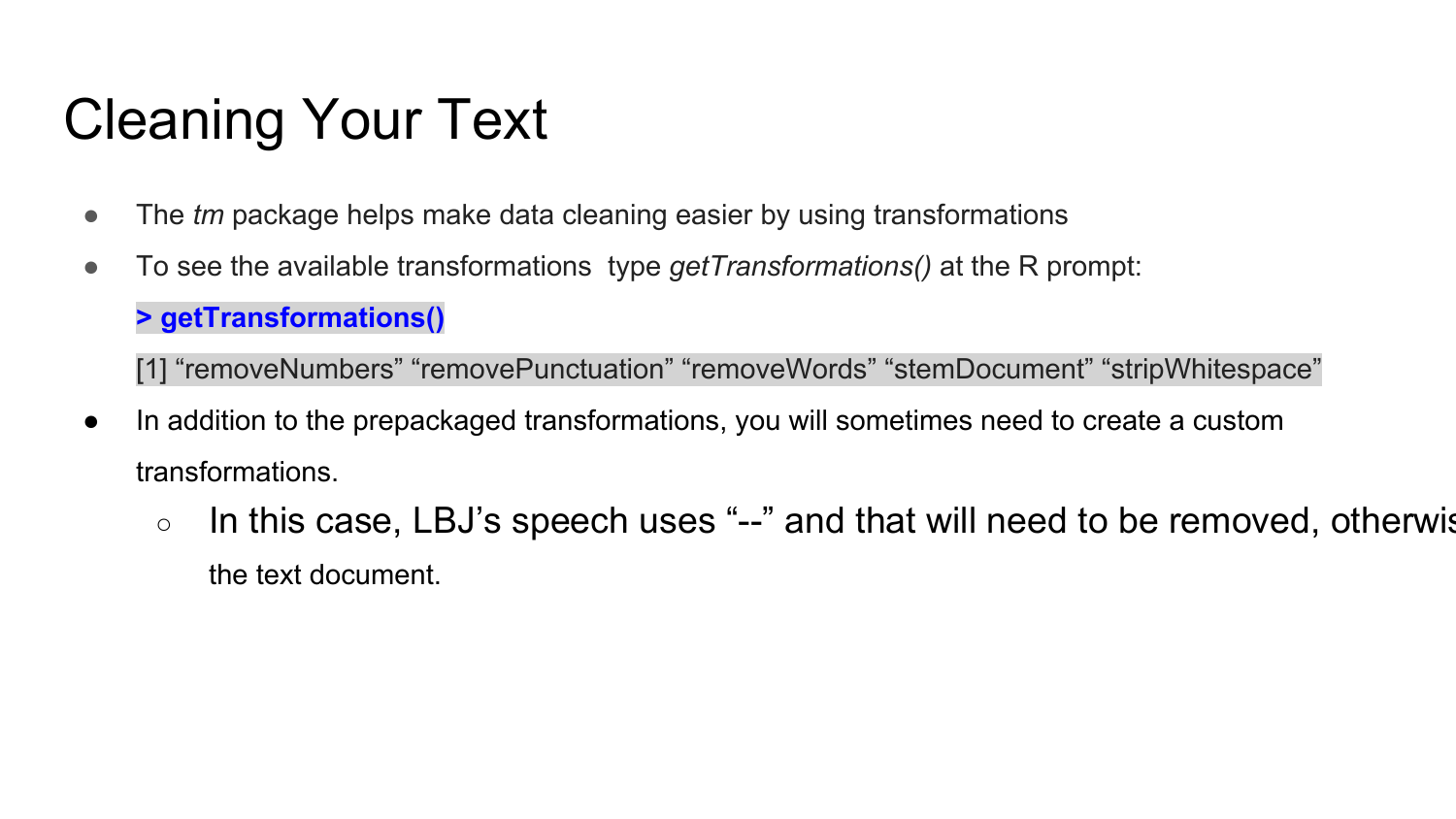#### Cleaning Your Text - Custom Transformations

● In this example, we will build a content transformer, which will call *cleanText*

**#create the cleanText content transformer**

**cleanText <- content\_transformer(function(x, pattern) {return (gsub(pattern, " ", x))})**

• Now we can use this content transformer to eliminate hyphens:

**docs <- tm\_map(docs, cleanText, "-")**

• Be sure to inspect your document(s) after every transformation **#inspect a particular document**

**writeLines(as.character(docs[[1]])**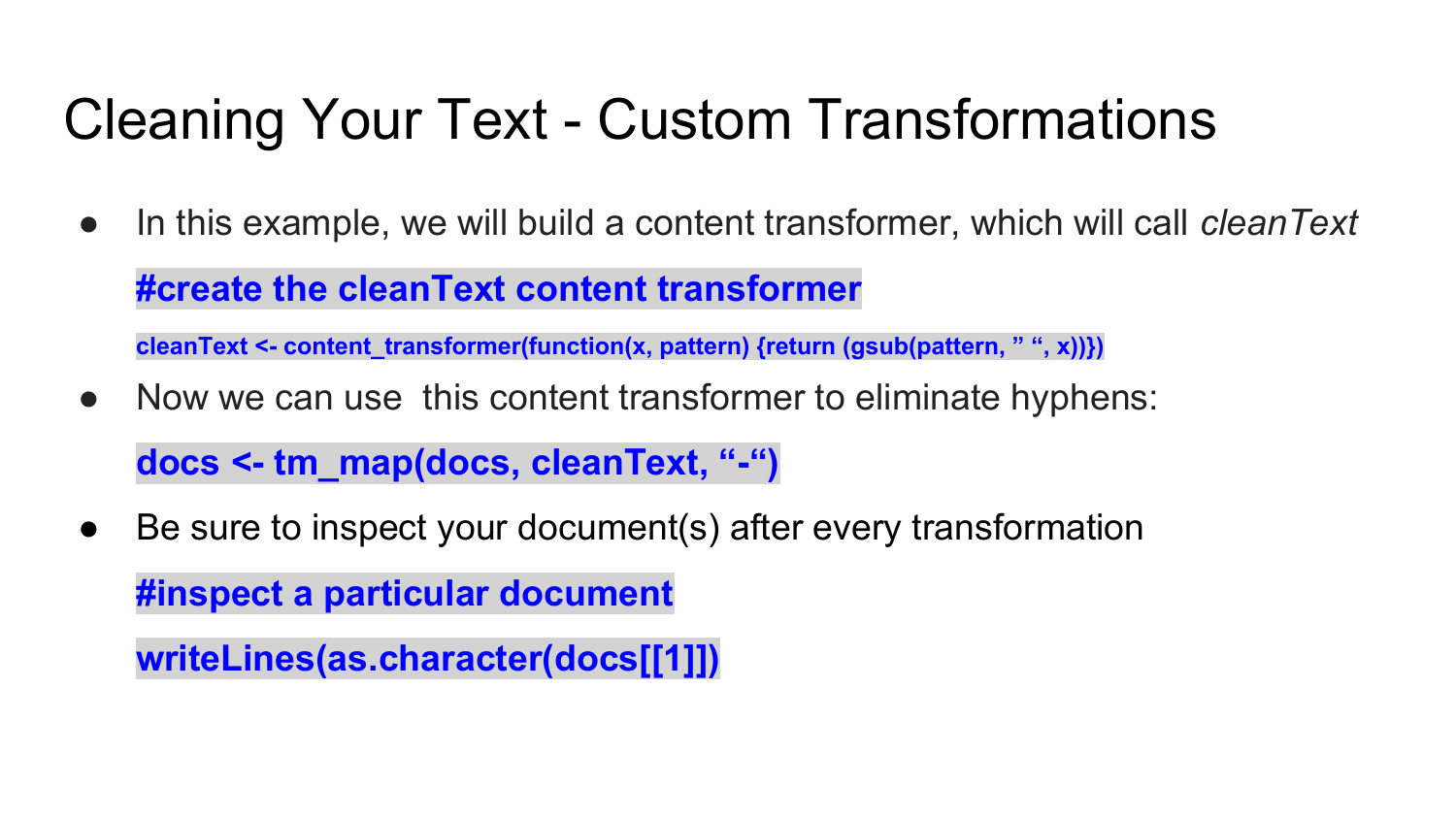#### Cleaning Your Text - Stripping Punctuation

**#Remove punctuation – replace punctuation marks with " " docs <- tm\_map(docs, removePunctuation)**

#### Example of text after punctuation removed:

And so at the request of your beloved Speaker and the Senator from Montana the majority leader the Senator from Illinois the minority leader Mr McCulloch and other Members of both parties I came here tonight not as President Roosevelt came down one time in person to veto a bonus bill not as President Truman came down one time to urge the passage of a railroad bill but I came down here to ask you to share this task with me and to share it with the people that we both work for I want this to be the Congress Republicans and Democrats alike which did all these things for all these people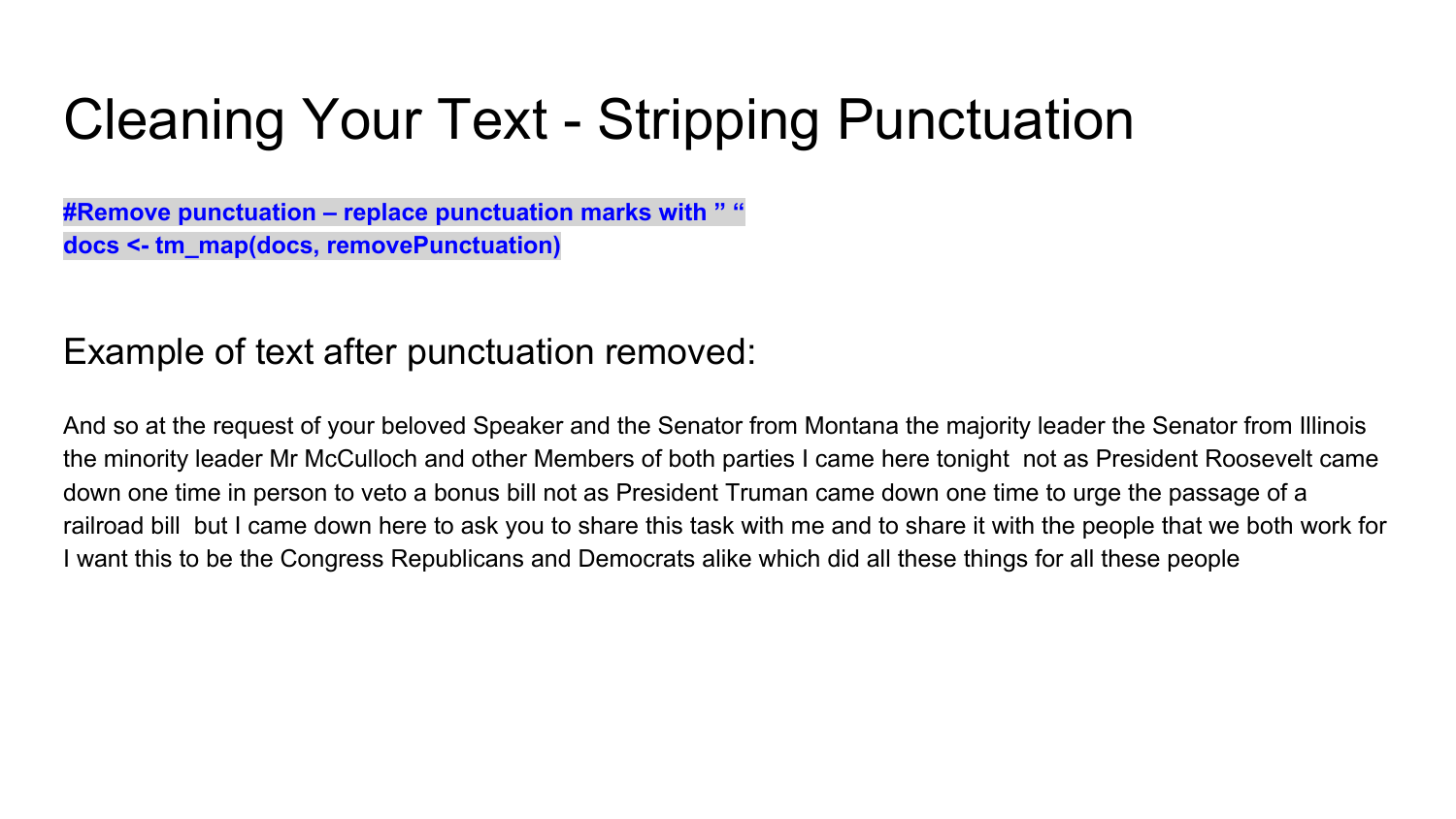#### Cleaning Text, continued

**For the next steps, we will do the following:**

- **● Convert the corpus, or document, to all lower case and;**
- **● Remove all numbers**

**#Transform to lower case (need to wrap in content\_transformer) docs <- tm\_map(docs,content\_transformer(tolower))**

**#Strip digits (std transformation, so no need for content\_transformer) docs <- tm\_map(docs, removeNumbers)**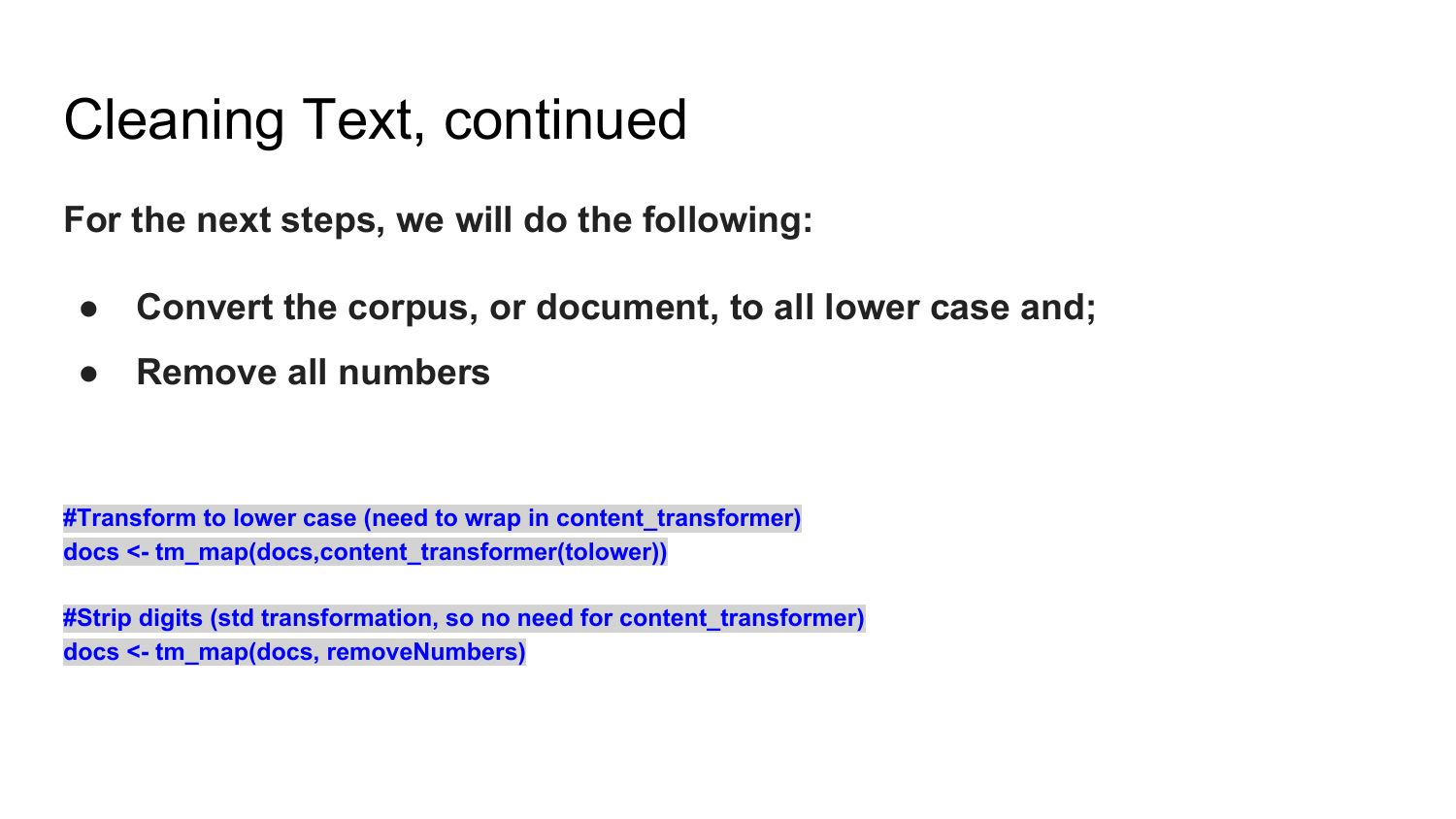Example text before:

I never thought then in 1928 that I would be standing here in 1965 It never even occurred to me in my fondest dreams that I might have the chance to help the sons and daughters of those students and to help people like them all over this country

Example text after:

i never thought then in that i would be standing here in it never even occurred to me in my fondest dreams that i might have the chance to help the sons and daughters of those students and to help people like them all over this country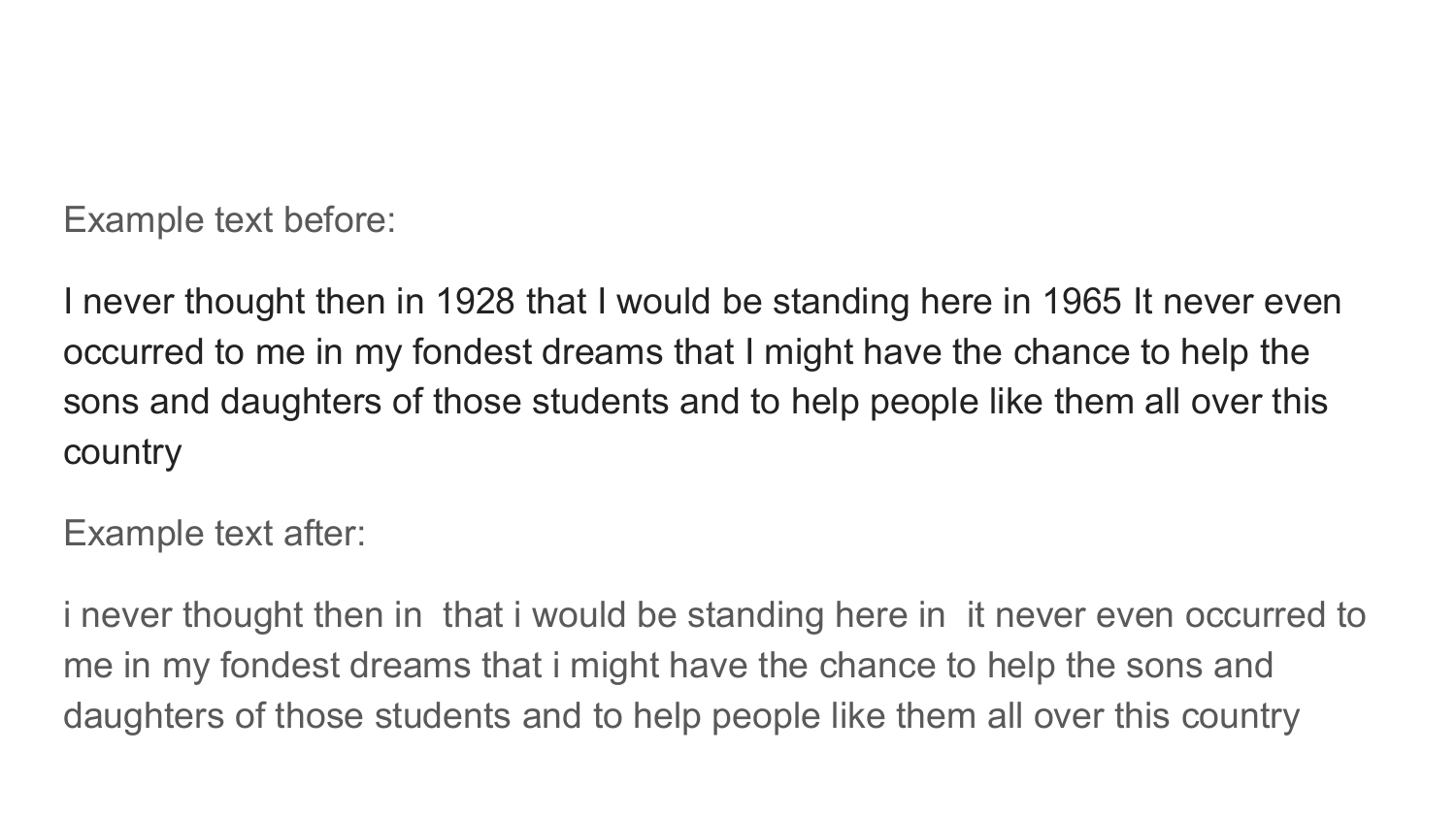# Cleaning Text - Removing "Stop Words"

Stop words are common words that should be removed from the text.

Stop words include:

- articles (*a, an, the*)
- conjunctions (*and, or but* etc.)
- common verbs (*is*)
- qualifiers (*yet, however* etc)

The tm package includes a standard list of such *[stop words](http://en.wikipedia.org/wiki/Stop_words)* as they are referred to.

**#remove stopwords using the standard list in tm docs <- tm\_map(docs, removeWords, stopwords("english"))**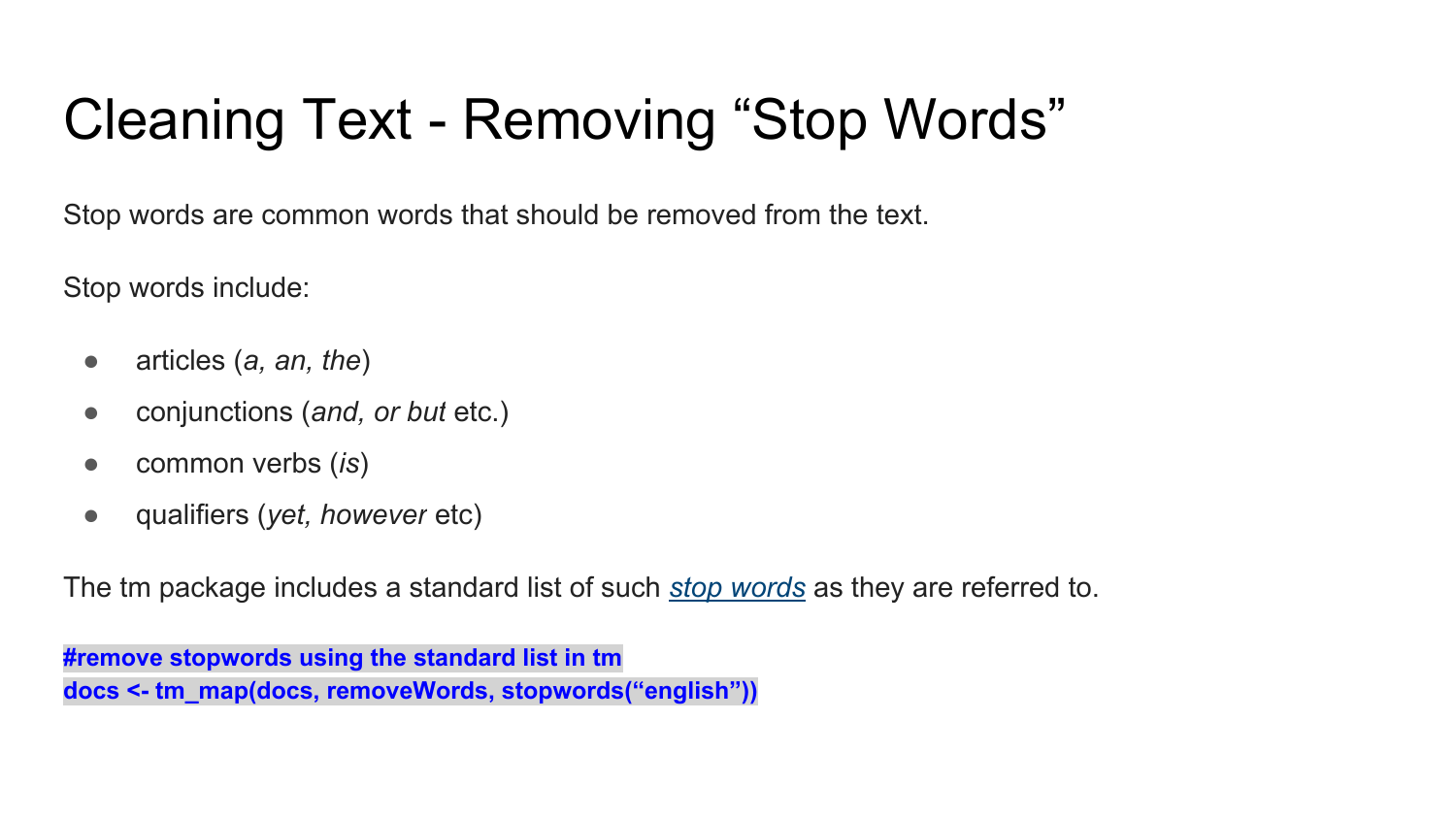#### Example of stop word removal

Example text before:

and so at the request of your beloved speaker and the senator from montana the majority leader the senator from illinois the minority leader mr mcculloch and other members of both parties i came here tonight not as president roosevelt came down one time in person to veto a bonus bill not as president truman came down one time to urge the passage of a railroad bill but i came down here to ask you to share this task with me and to share it with the people that we both work for i want this to be the congress republicans and democrats alike which did all these things for all these people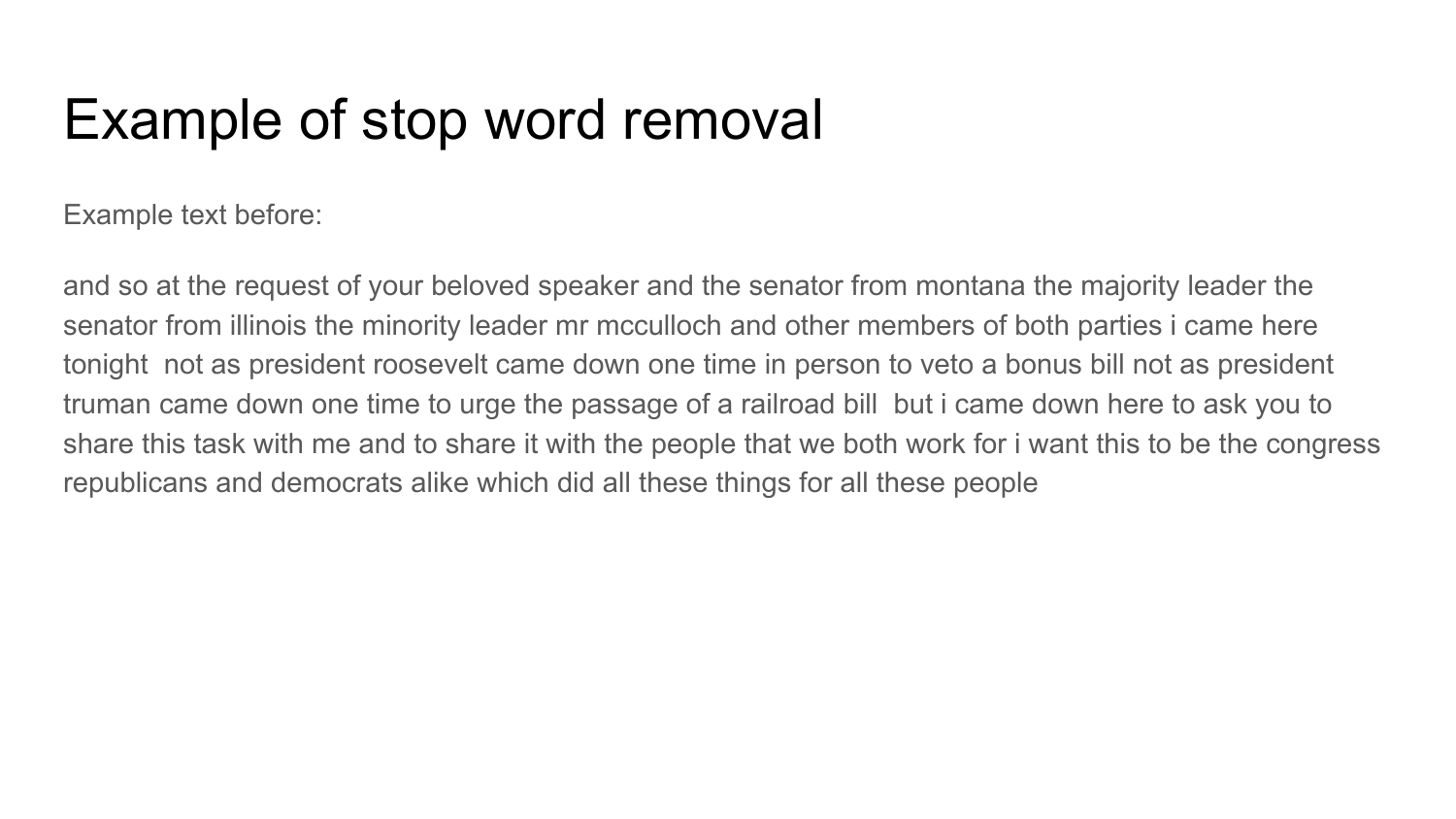#### Example of stop word removal, continued

Example text after:

request beloved speaker senator montana majority leader senator illinois minority leader mr mcculloch members parties came tonight president roosevelt came one time person veto bonus bill president truman came one time urge passage railroad bill came ask share task share people work want congress republicans democrats alike things people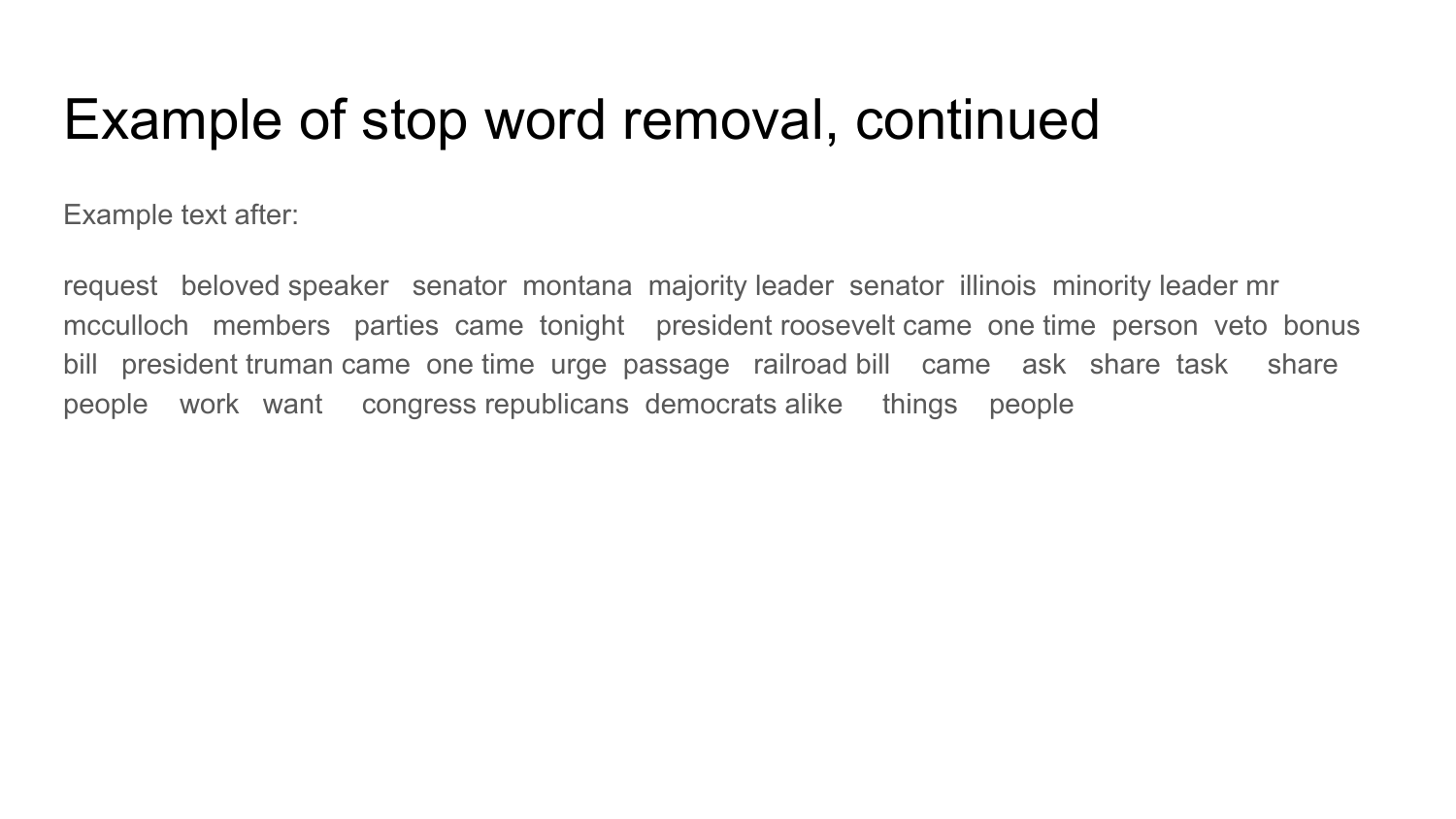#### Cleaning Text - Removing White Space

Removing white space allows for a cleaner read

**#Strip whitespace (cosmetic?)**

**docs <- tm\_map(docs, stripWhitespace)**

After completeing all transformations, depending on your version of R and/or R studio, you may need to run the following command:

**docs <- tm\_map(docs, PlainTextDocument)**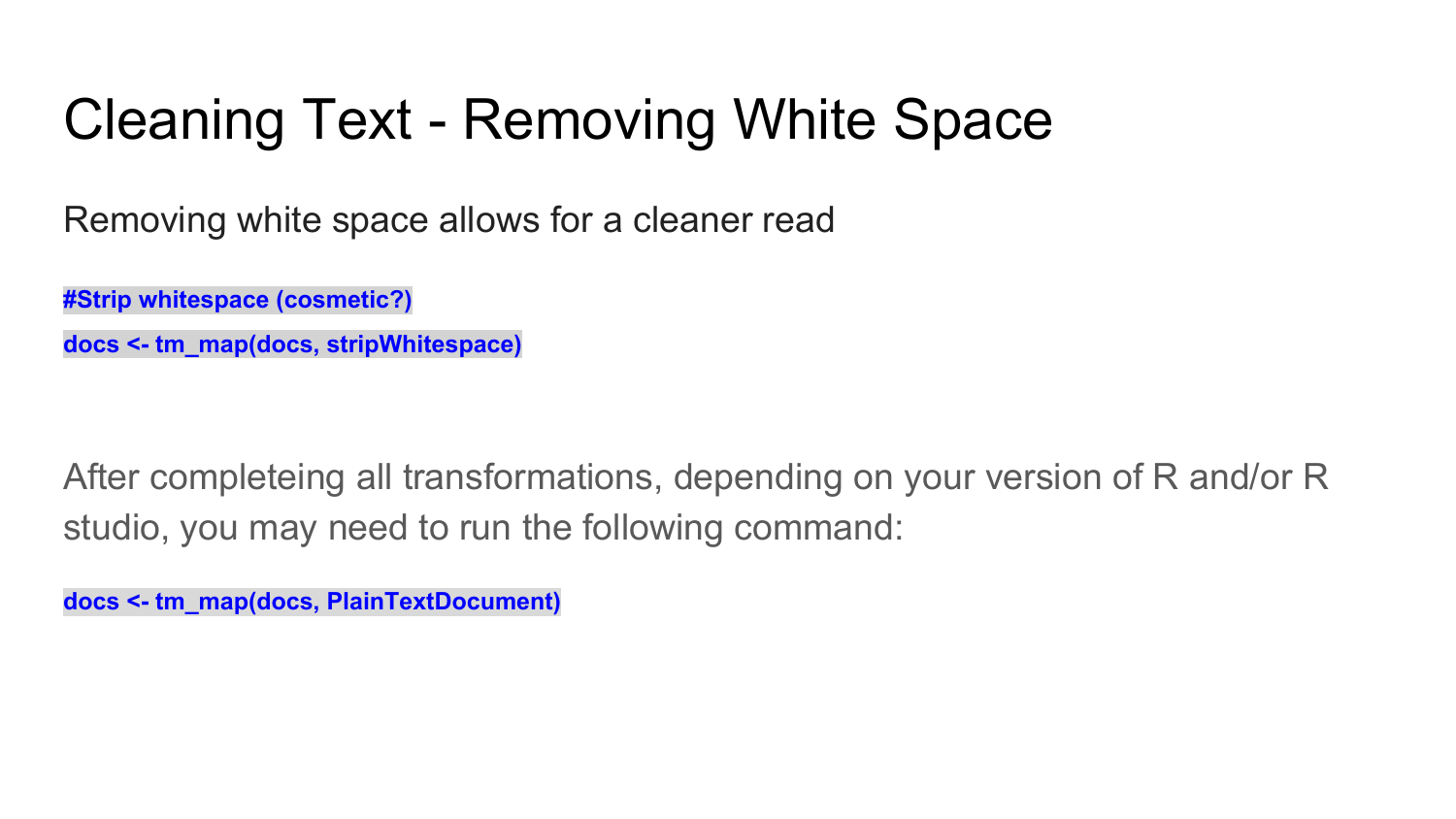#### **Stemming**

Stemming allows you to reduce related words to their common root.

An example is offer, offered, and offering. Stemming allows you to reduce all words to offer.

In this example, I have chosen not to stem words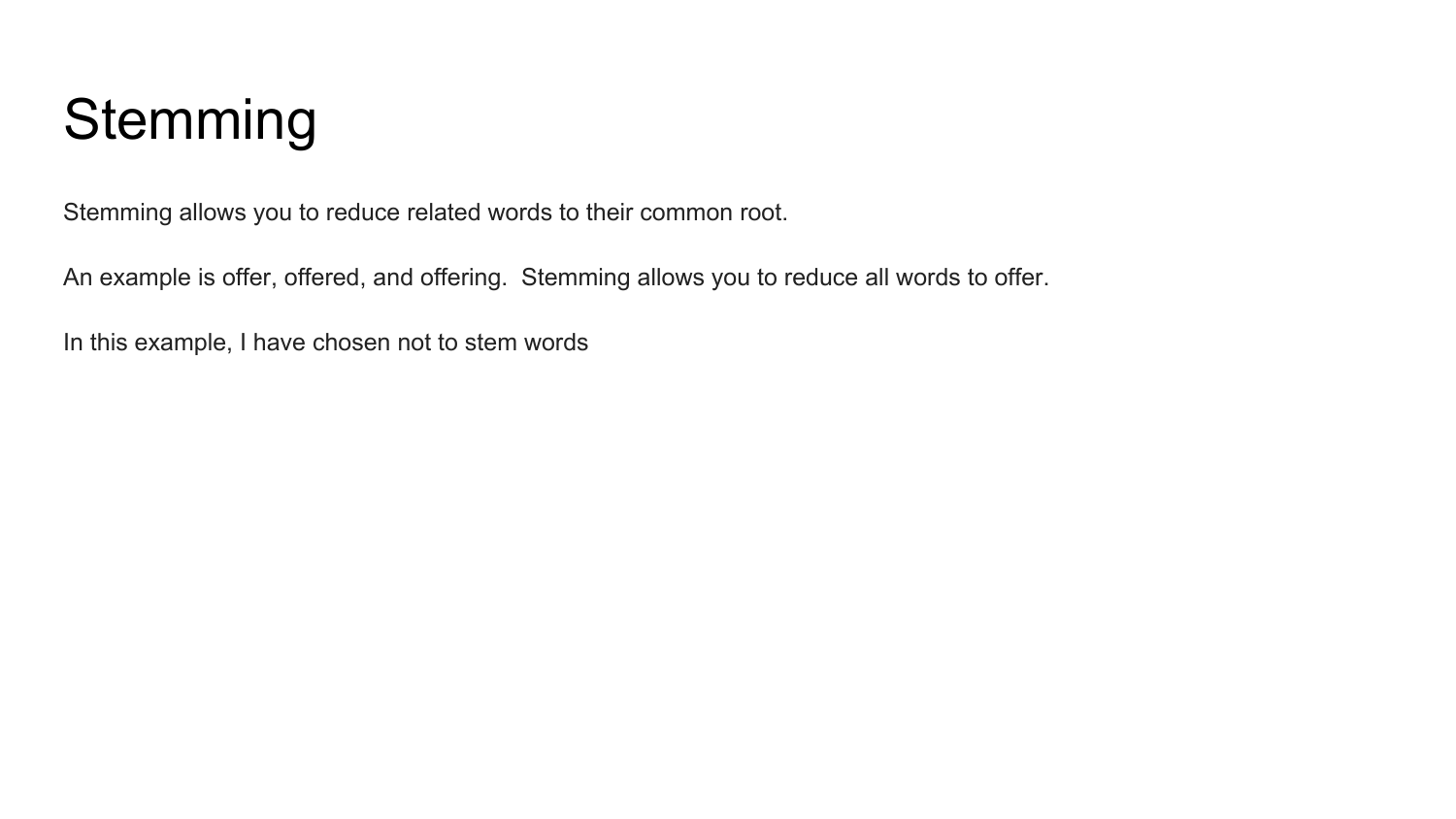### Document Term Matrix (DTM)

The document term matrix is a matrix that lists all occurrences of words across the corpus (the entire body of work) by document.

A simple example might serve to explain the structure of the TDM more clearly. Assume we have a simple corpus consisting of two documents, *Doc1* and *Doc2*, with the following content:

*Doc1*: cats are fluffy

*Doc2*: dogs are fluffy

The DTM for this corpus would look like:

|      | cats | dogs | are | fluffy |
|------|------|------|-----|--------|
| Doc1 |      |      |     |        |
| Doc2 | U    |      |     |        |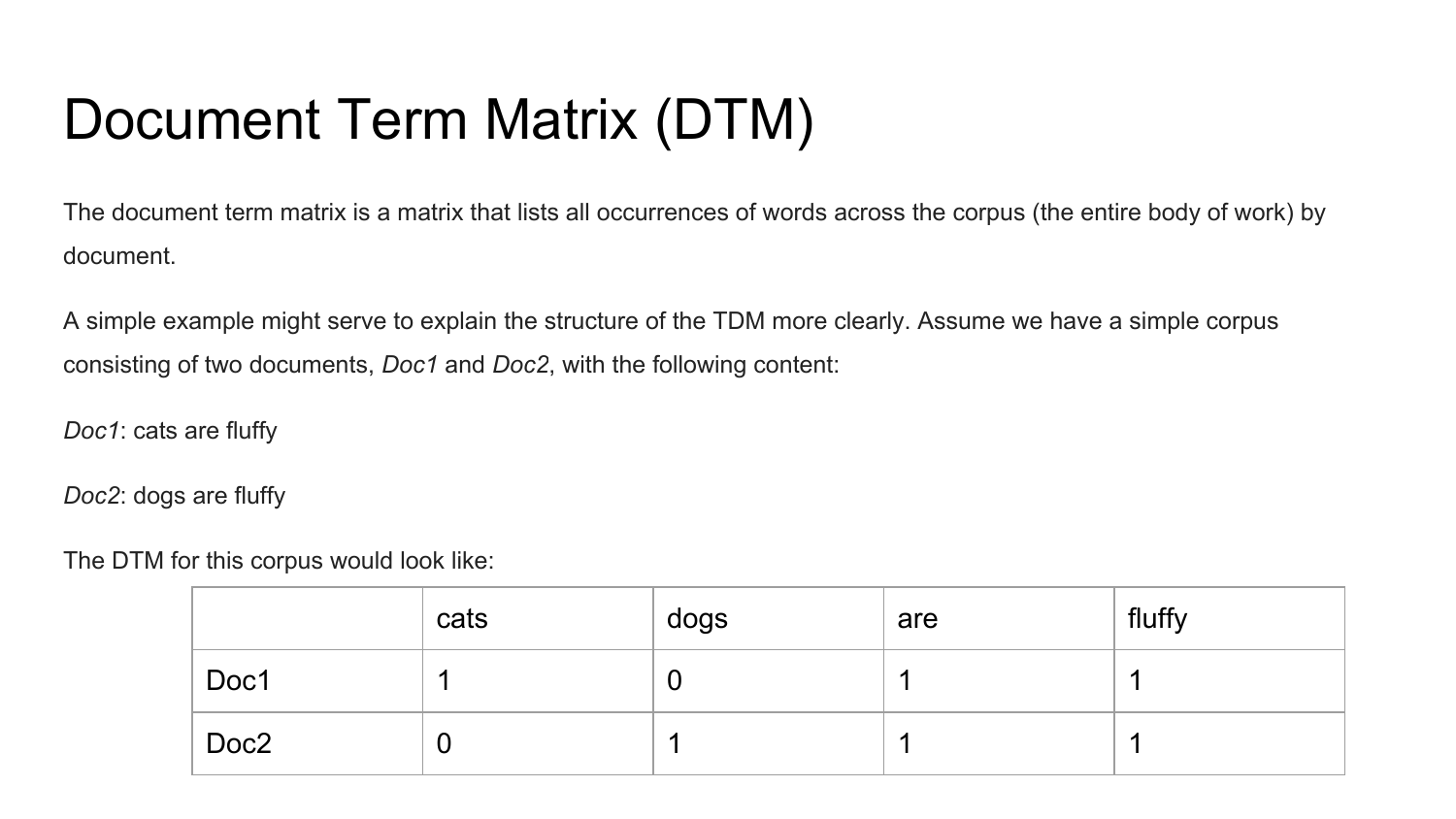#### Document Term Matrix (DTM), Continued

There are two important points when working with DTMs

- DTMs can be huge (number of documents x number of words in the corpus)
- Most words will only appear in a few documents
- As a result of these, a DTM is sparse

To create a DTM in R, use the following:

**dtm <- DocumentTermMatrix(docs)**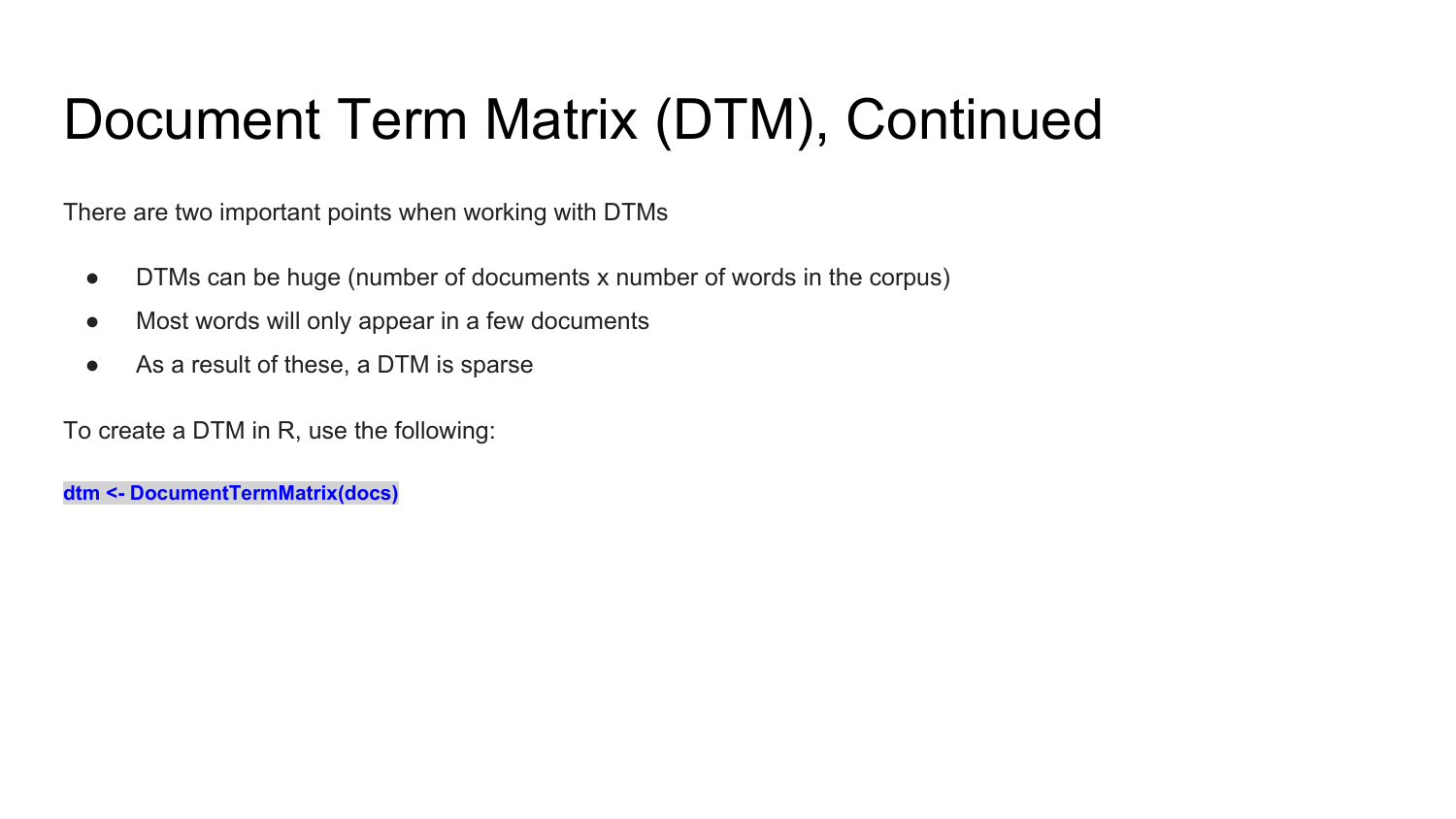### Document Term Matrix (DTM), Continued

You can call up the results from the dtm by typing the variable name into the console and hitting return.

#### **dtm**

**<<DocumentTermMatrix (documents: 5, terms: 872)>>**

**Non-/sparse entries: 874/3486**

**Sparsity : 80%**

**Maximal term length: 18**

**Weighting : term frequency (tf)**

This means that 80% of the rows are zero.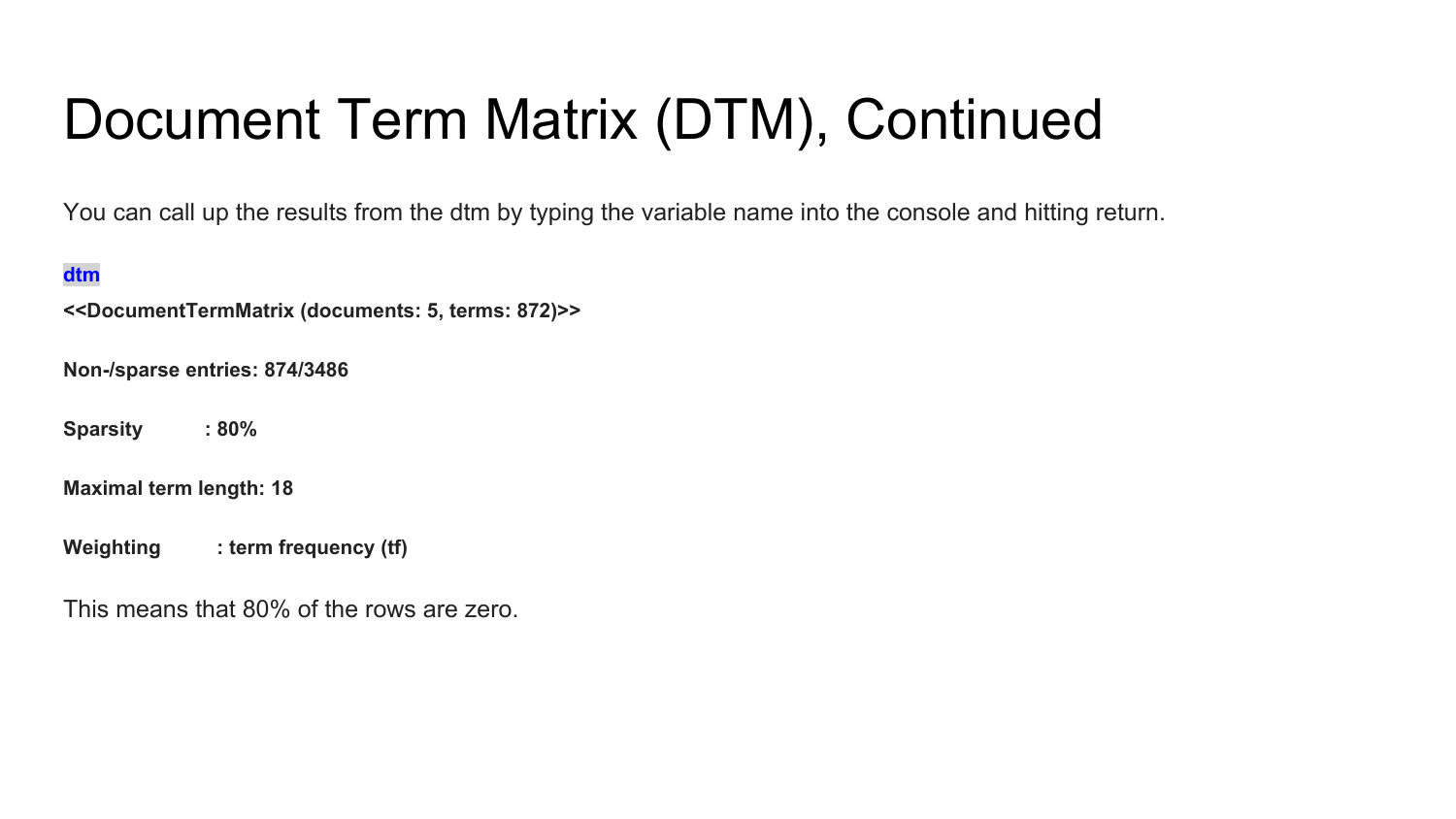### Mining the Corpus

Constructing the DTM allows us to turn the text into a mathematical object, which allows us to analyze it.

To get the frequency of occurrence of each word in the corpus, we sum over all rows to give column sums:

**freq <- colSums(as.matrix(dtm))**

Inspect the freq.

**#length should be total number of terms length(freq) [1] 872**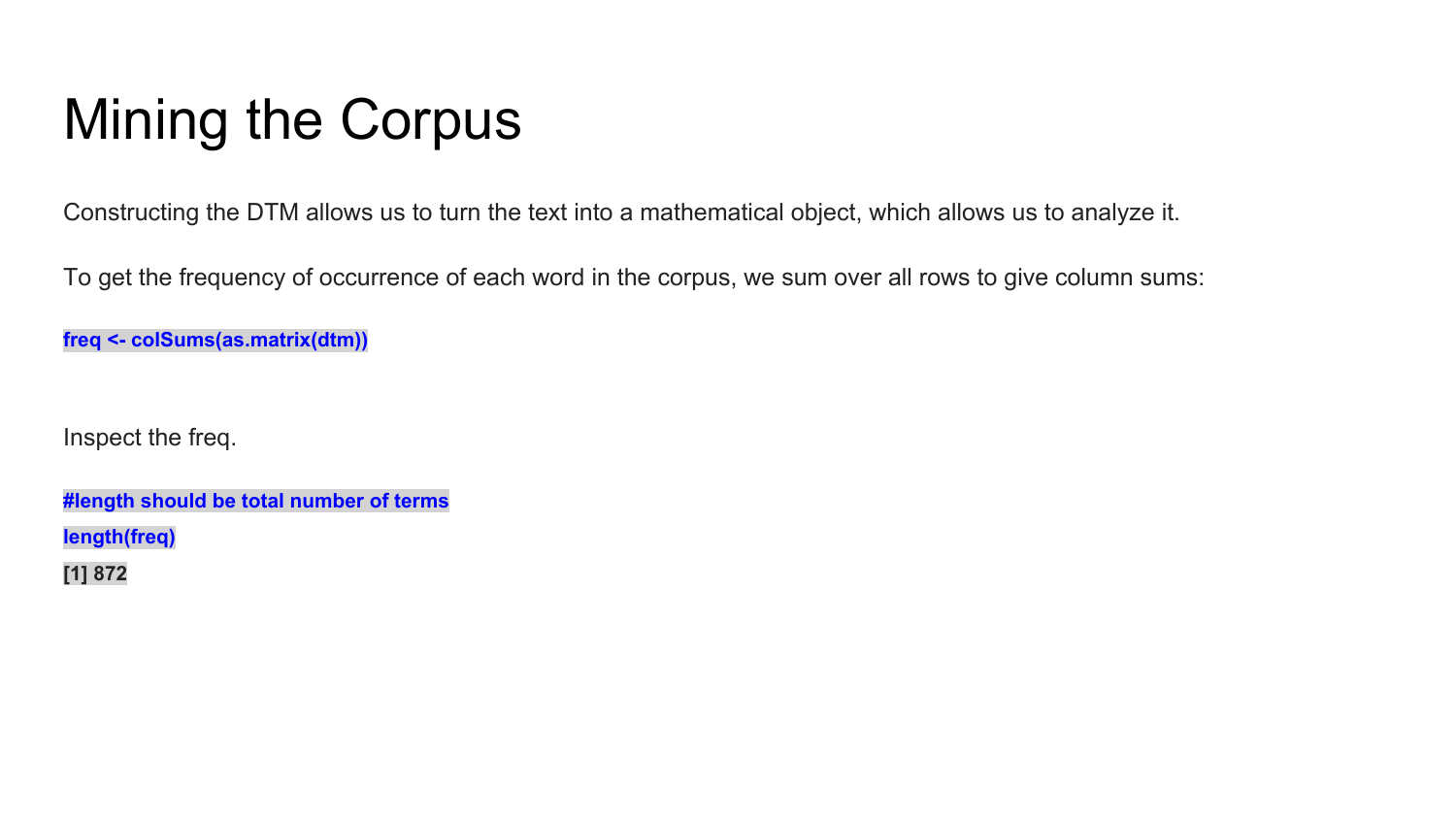# Mining the Corpus

We can review the terms in *freq* by sorting in descending order.

**#create sort order (descending)**

**ord <- order(freq,decreasing=TRUE)**

We can then review both the most and least frequently occurring terms:

**#inspect most frequently occurring terms**

**freq[head(ord)]**

 **right will every rights must american 31 24 19 18 17 16**

**#inspect least frequently occurring terms**

**freq[tail(ord)]** 

 **within wonders word wounds yonder youth**

 **1 1 1 1 1 1**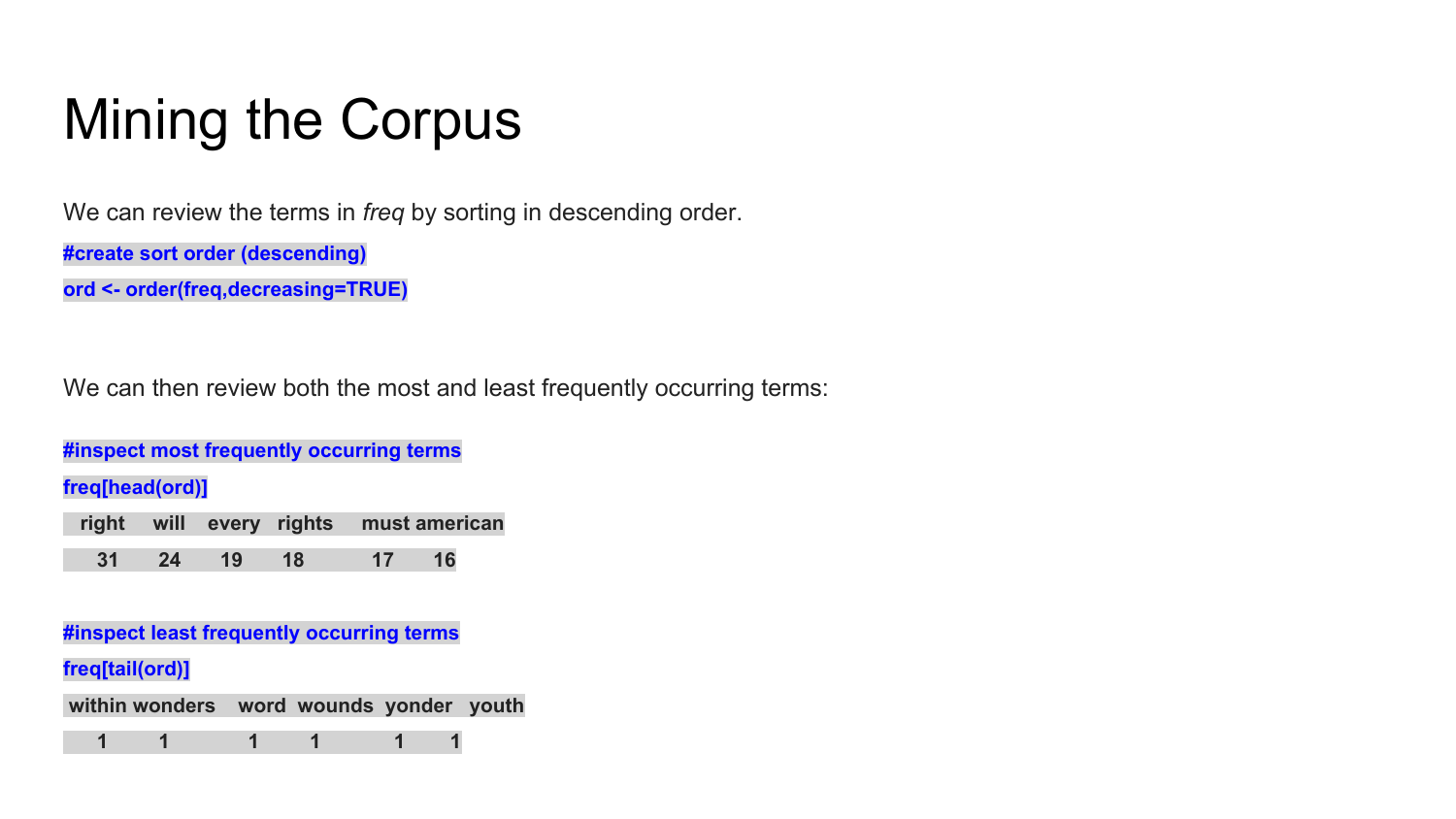### Removing "Noise"

Words like "can" or "one" aren't really helpful in a text analysis. Some of them have been removed earlier but we can enforce bounds when creating the DTM.

**dtmr <-DocumentTermMatrix(docs, control=list(wordLengths=c(4, 20)))**

This enforces lower and upper limit lengths to the words

If you have more than one document, you can further enforce bounds by picking only certain documents. **bounds = list(global =**  $c(x, xx)$ **))** 

**Inspecting the new DTM:**

**dtmr**

**<<DocumentTermMatrix (documents: 5, terms: 831)>>**

**Non-/sparse entries: 833/3322**

**Sparsity : 80%**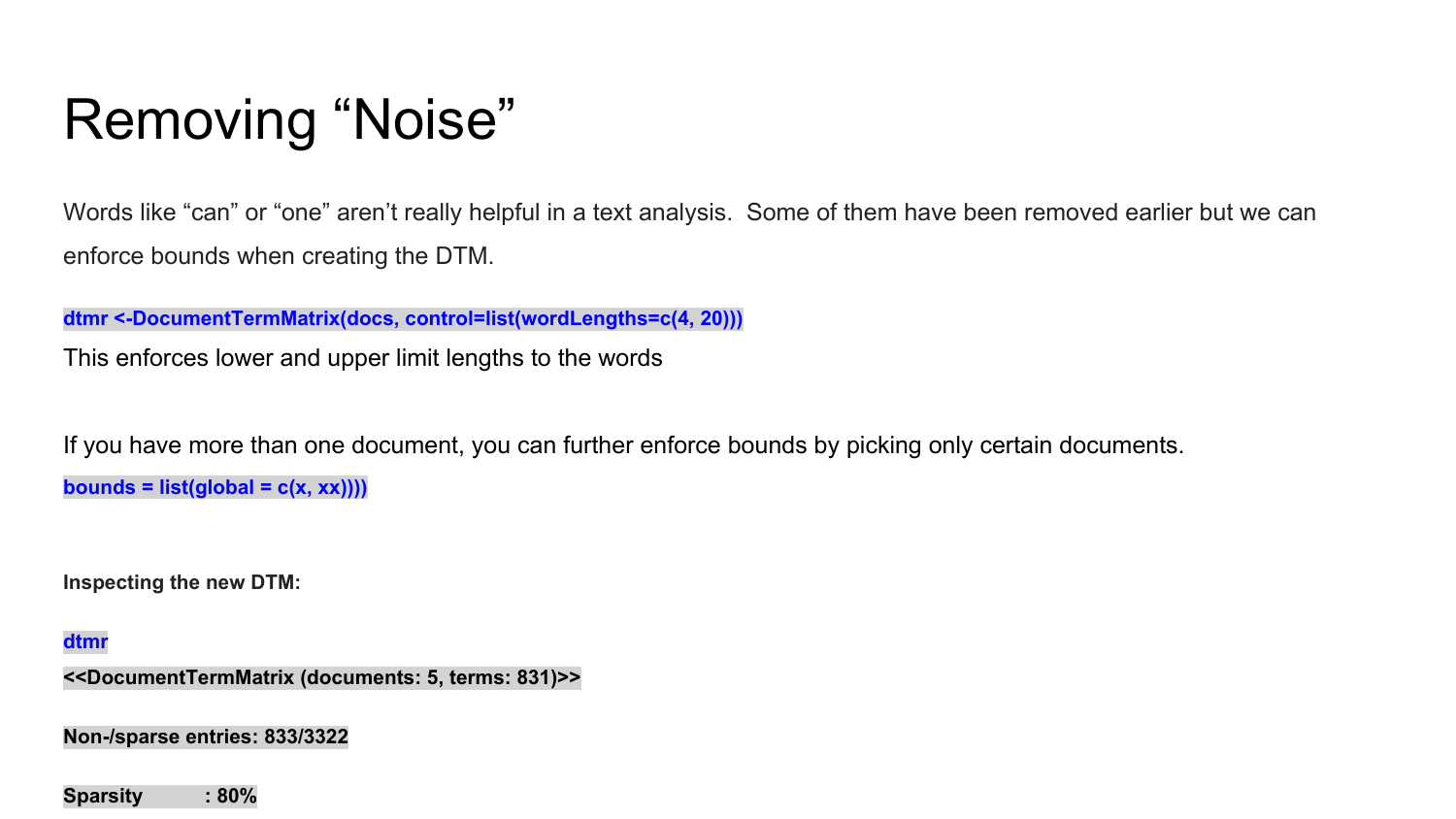### Removing "Noise"

Inspecting the new DTM:

#### **dtmr**

**<<DocumentTermMatrix (documents: 5, terms: 831)>>**

**Non-/sparse entries: 833/3322**

**Sparsity : 80%**

**Maximal term length: 18**

**Weighting : term frequency (tf)**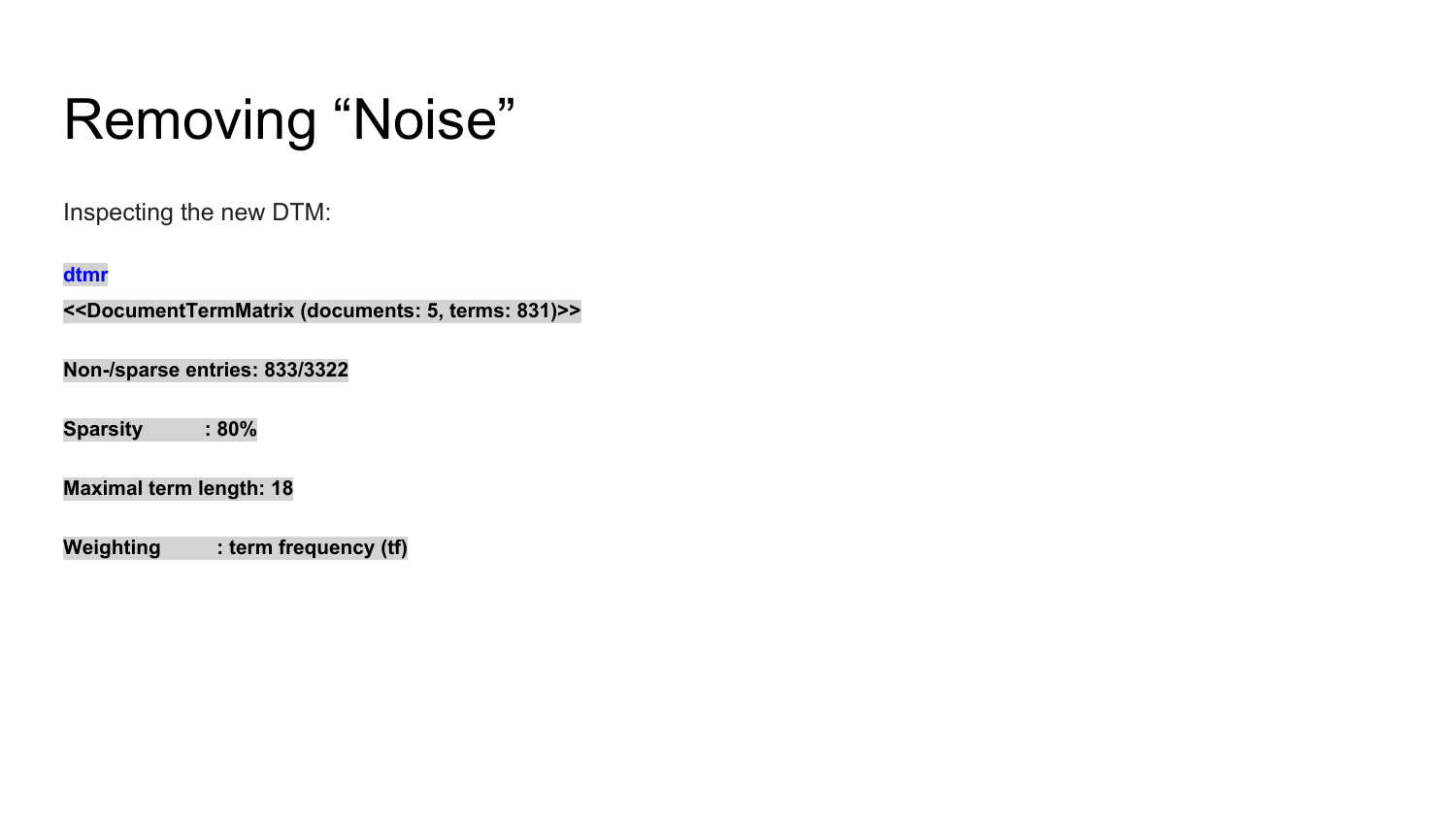#### Calculating frequencies

**freqr <- colSums(as.matrix(dtmr)) #length should be total number of terms**

**length(freqr)**

**[1] 831**

**#create sort order (asc)**

**ordr <- order(freqr,decreasing=TRUE)**

**#inspect most frequently occurring terms**

**freqr[head(ordr)]**

 **right will every rights must american**

 **31 24 19 18 17 16**

**#inspect least frequently occurring terms**

**freqr[tail(ordr)]**

**within wonders word wounds yonder youth**

 **1 1 1 1 1 1**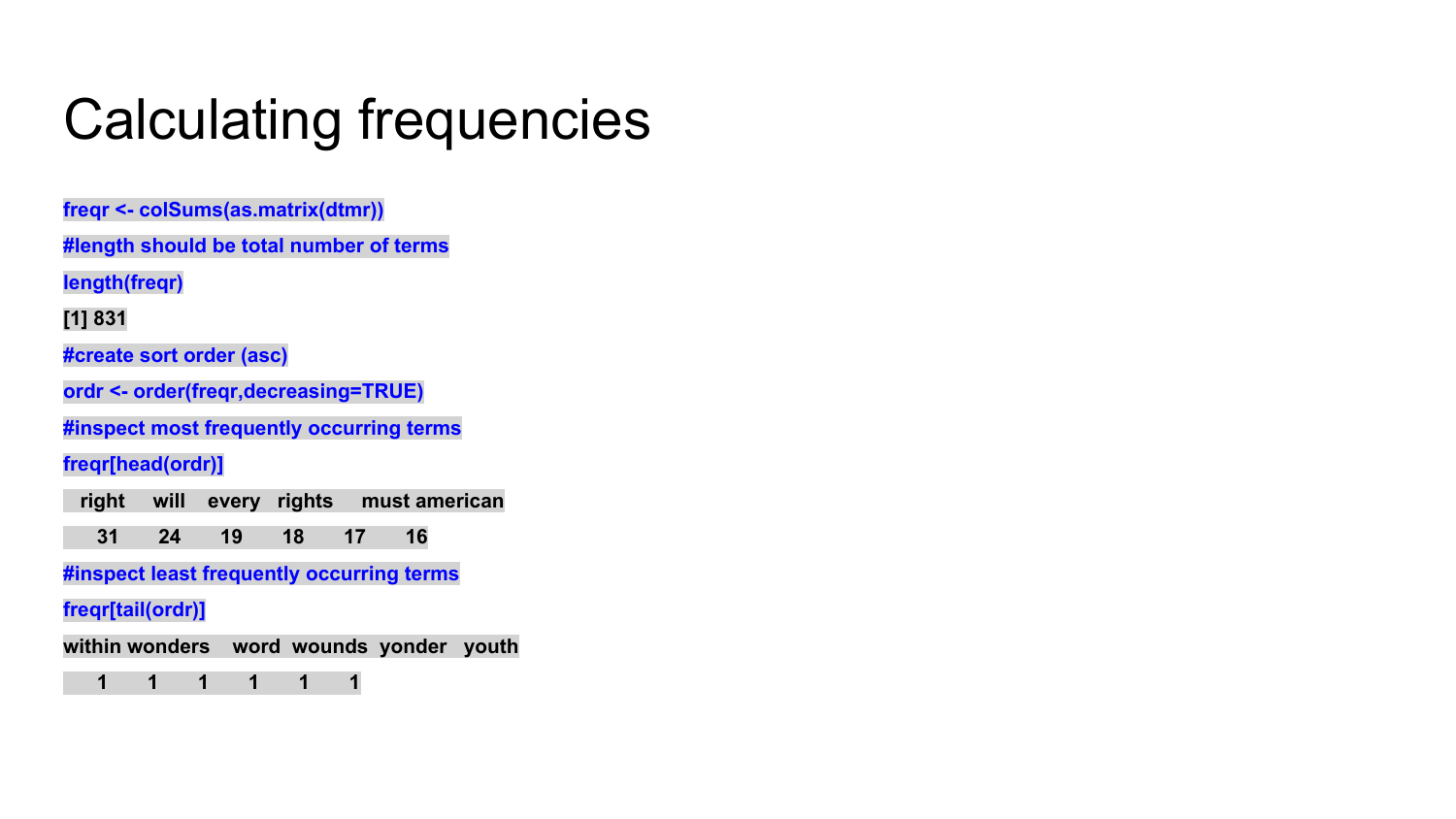#### Calculating frequencies, Continued

While not all high frequency words are significant, you can get an idea of potential classifications.

We will find words that occur at least 5 times.

#### **findFreqTerms(dtmr,lowfreq=6)**

| [[1] "american" "americans" "bill" |                      |                       | "came"         |  |
|------------------------------------|----------------------|-----------------------|----------------|--|
| [5] "cause"                        | "come"               | "congress"            | "constitution" |  |
| [9] "country"                      | "deny"               | "equal"               | "every"        |  |
| [13] "free"                        | "government" "great" |                       | "history"      |  |
| [17] "issue"                       | "just"               | "lives"               | "many"         |  |
| [21] "must"                        | "nation"             | "negroes"             | "people"       |  |
| [25] "poverty"                     |                      | "president" "problem" | "right"        |  |
| [29] "rights"                      | "seek"               | "selma"               | "shall"        |  |
| [33] "time"                        | "tonight"            | "vote"                | "voting"       |  |
| [37] "want"                        | "white"              | "will"                | "world"        |  |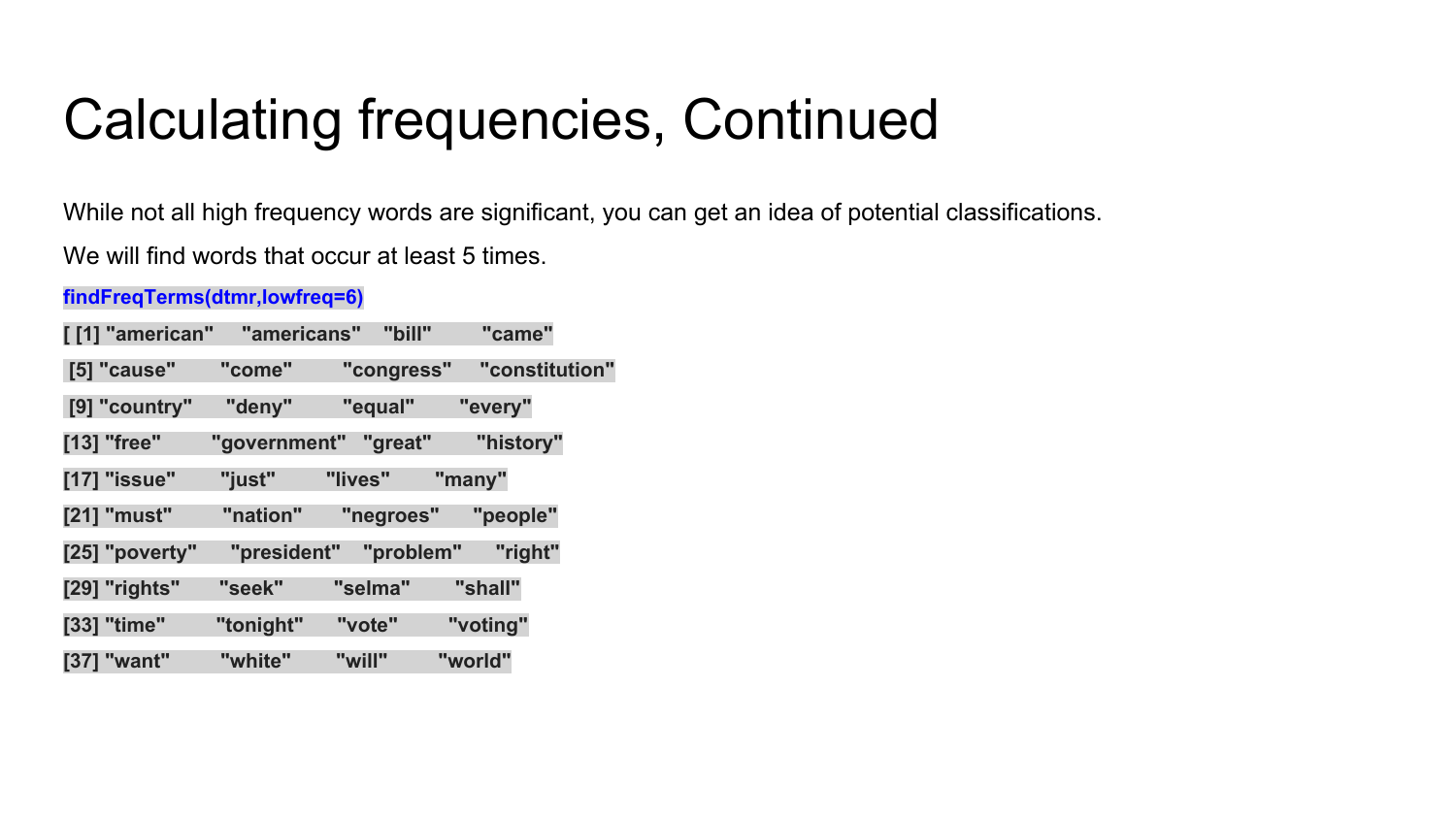#### Basic Graphics

We will do a basic frequency histogram.

**wf=data.frame(term=names(freqr),occurrences=freqr)**

This creates a data frame, which allows us to plot the occurences of words

**library(ggplot2)**

- **p <- ggplot(subset(wf, freqr>5), aes(term, occurrences))**
- **p <- p + geom\_bar(stat="identity")**
- **p <- p + theme(axis.text.x=element\_text(angle=45, hjust=1))**

**p**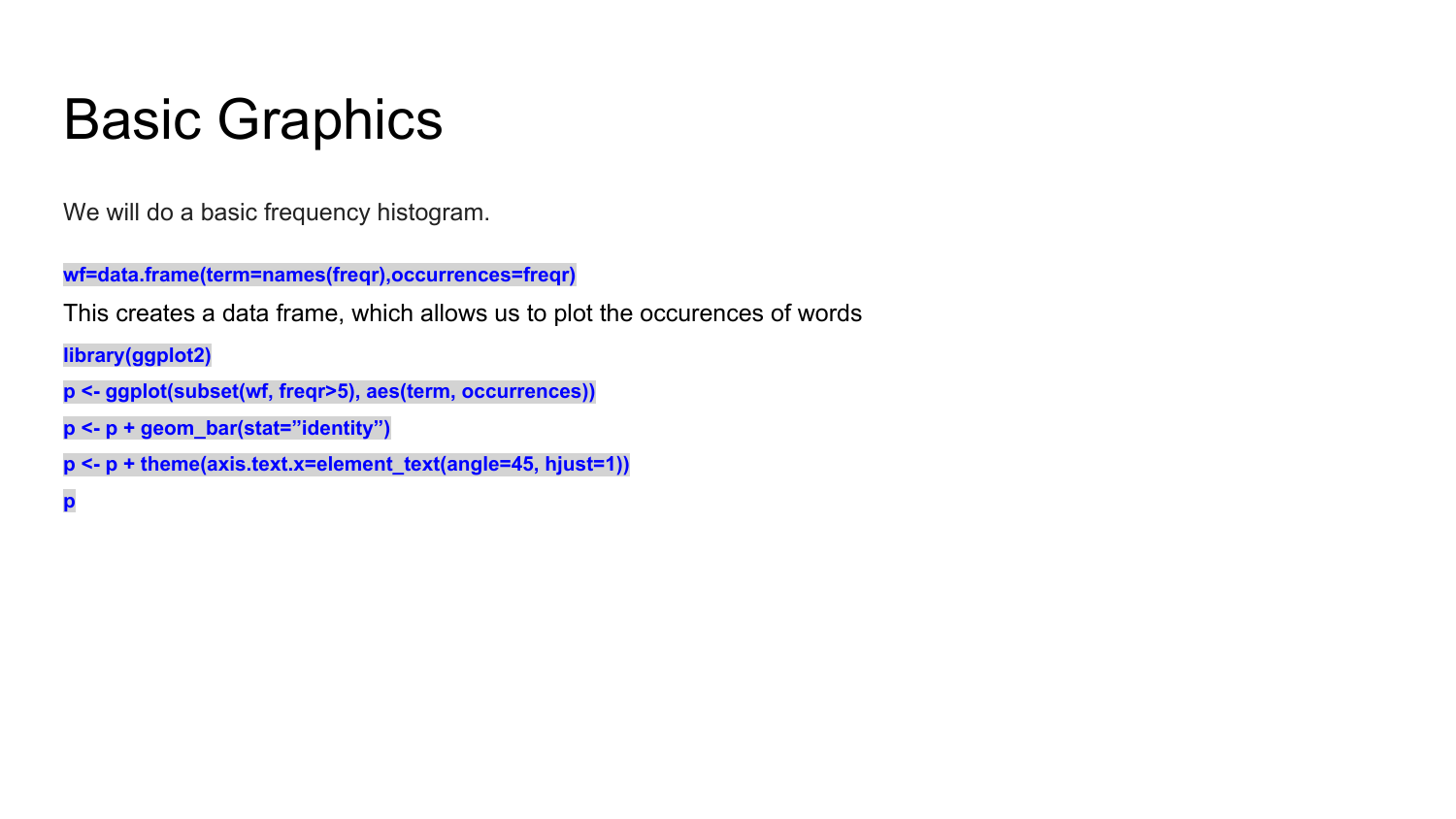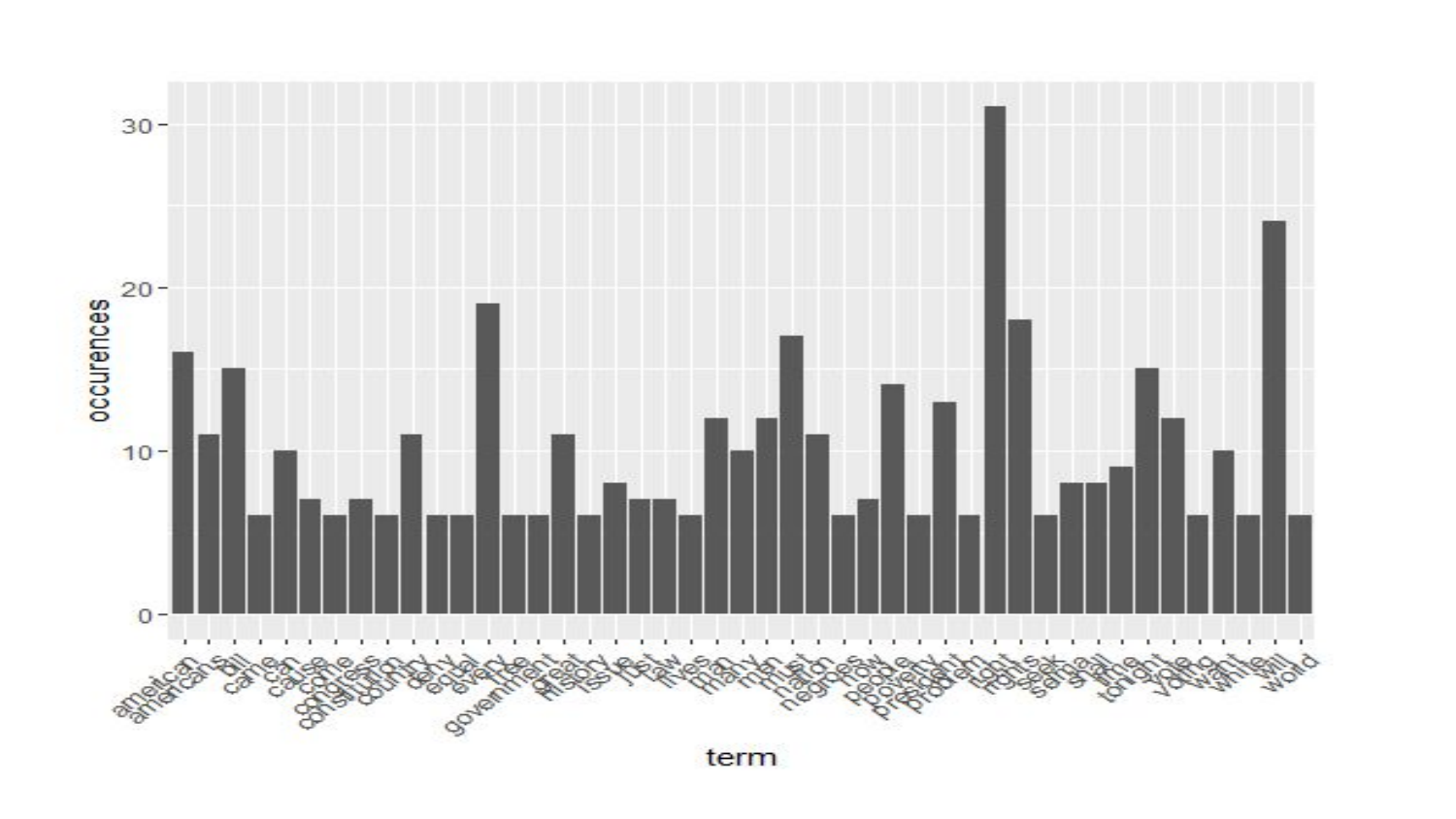#### What You've Been Waiting For!

# WORD CLOUDS!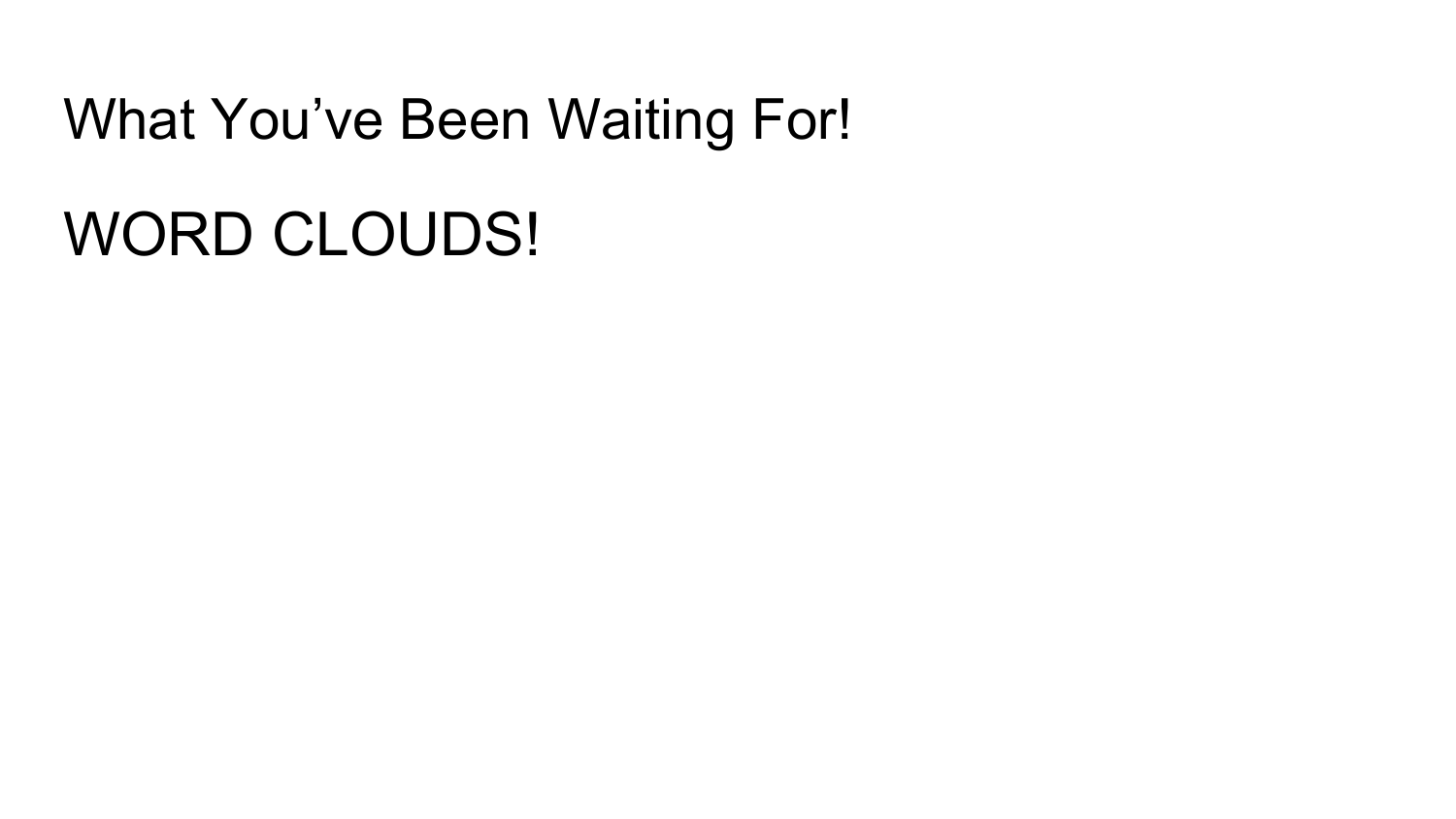#### Creating a word cloud

**#wordcloud**

**library(wordcloud)**

**#setting the same seed each time ensures consistent look across clouds**

**set.seed(42)**

Please note, setting the seed mean you get consistent results each time you run this.

**#limit words by specifying min frequency**

**wordcloud(names(freqr),freqr, min.freq=5)**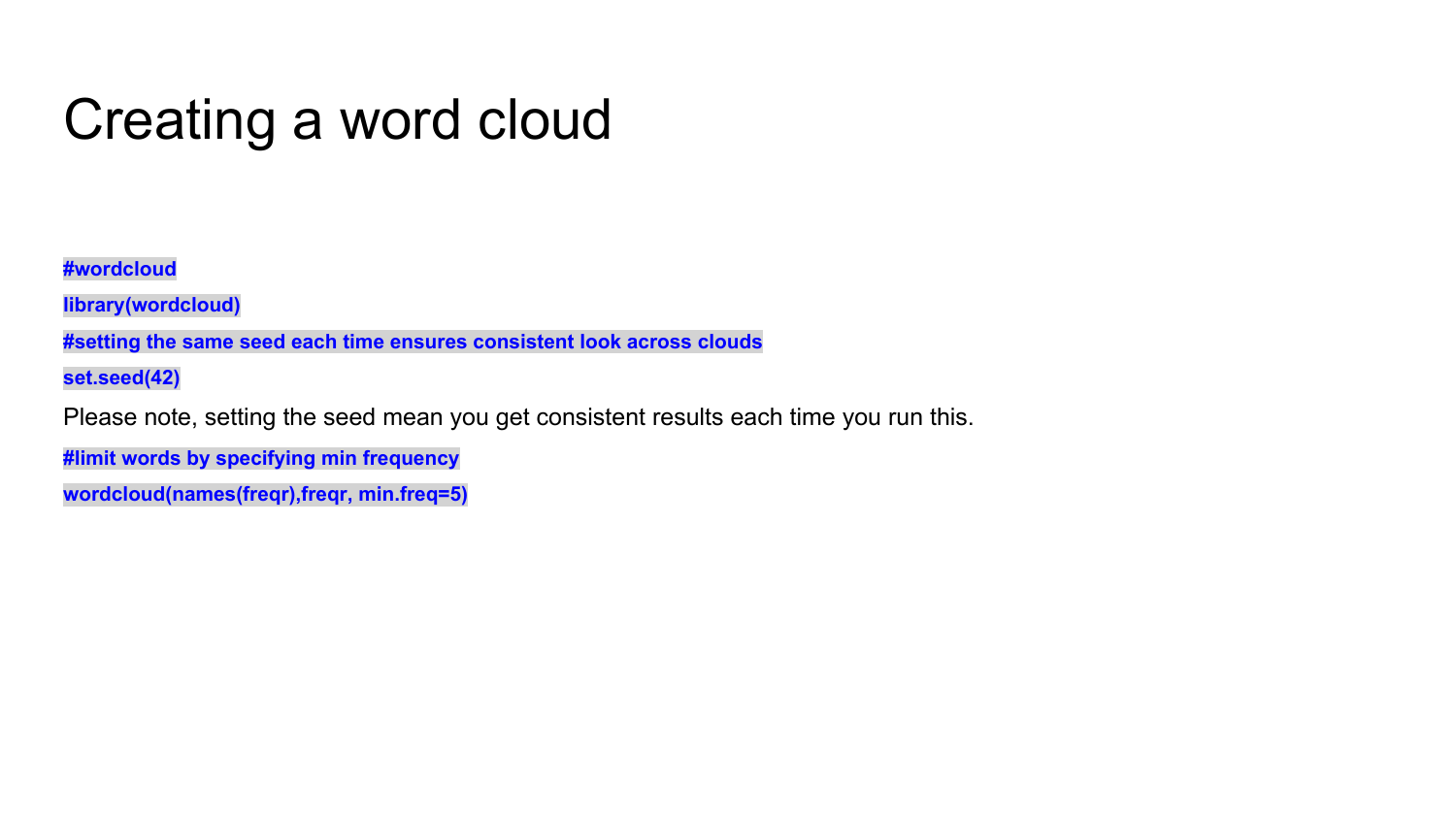opportunity **MUSt** tonight government<br>
helped want congress W **Example 10**<br> **Example 10**<br> **Example 10**<br> **Example 10**<br> **Example 10**<br> **Example 10**<br> **Example 10**<br> **Example 10**<br> **Example 10**<br> **Example 10**<br> **Example 10**<br> **Example 10**<br> **Example 10**<br> **Example 10**<br> **Example 10**<br> **Example 10** deny problem ri negroes seek Vote help overcome and passed give rights<br>livesduty many citizen and poverty americans every never president justamerica country issue years negrocivilreally<br>
rice thistory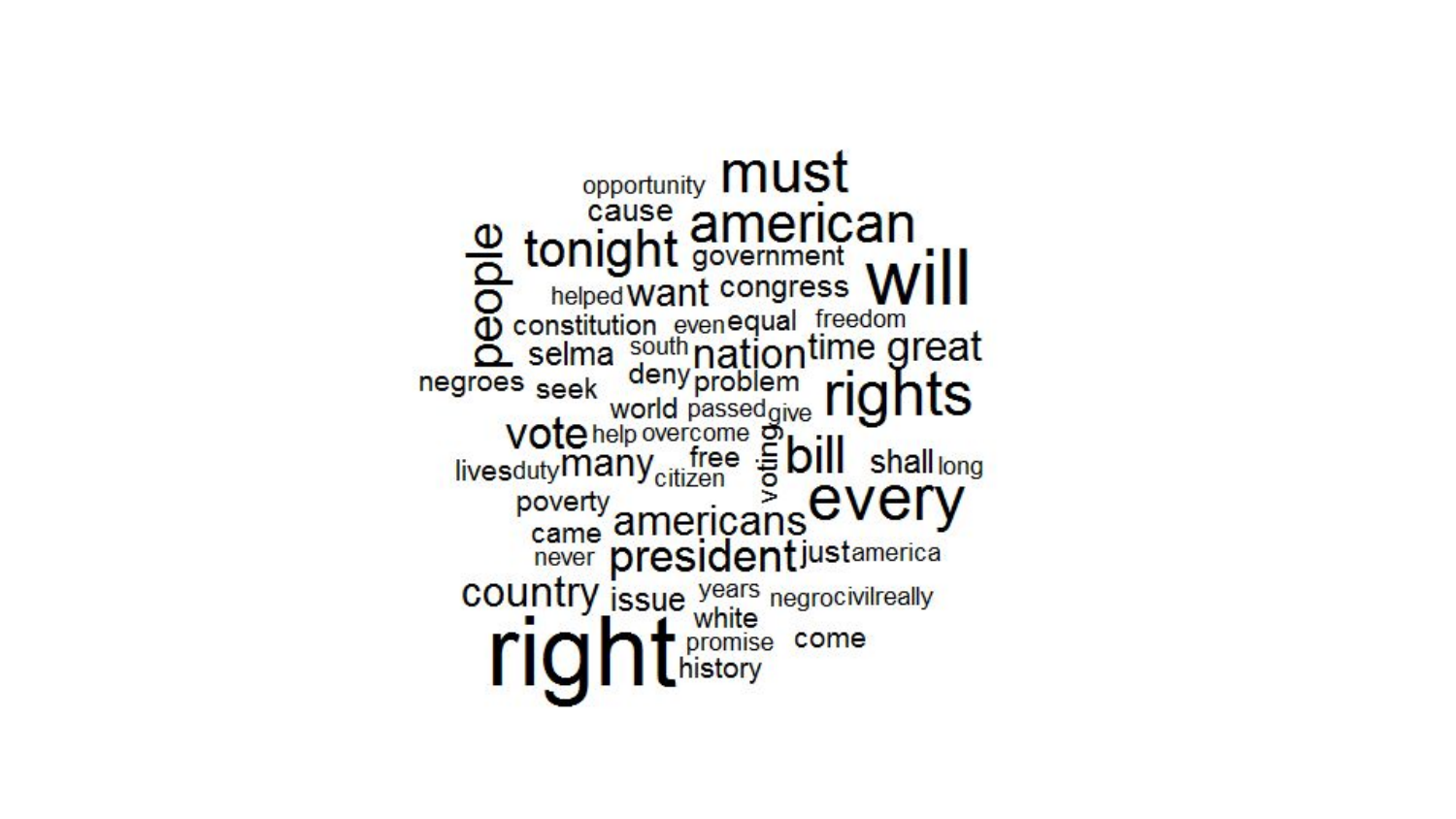#### Making the word cloud colorful!

**#…add color**

**wordcloud(names(freqr),freqr,min.freq=70,colors=brewer.pal(6,"Dark2″))**

Other colors are available:

<https://www.nceas.ucsb.edu/~frazier/RSpatialGuides/colorPaletteCheatsheet.pdf>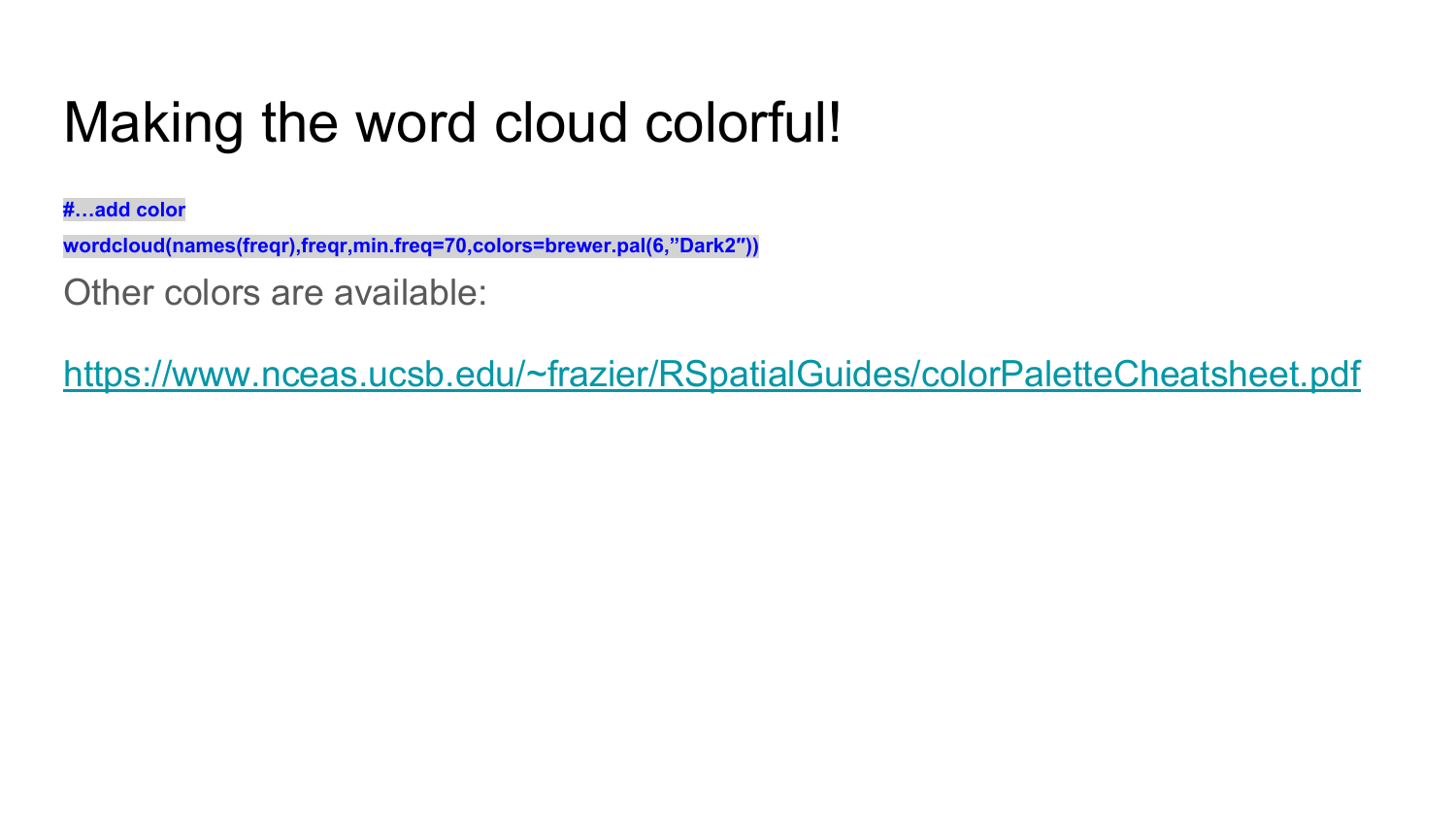rights american<br>tonight passed country Freedomshall give america south<br> **Burger MUST PEOPIE** promise voting<br>
mow liveswant mentime douty seek longhistory americans negro years can white really come bill<br>equal  $\overset{\text{av}}{\text{civil}}$  regroes overcome bill<br>great cause<br>great issuecongress. deny opportunity came vote government citizen constitution<br>problem many nation president